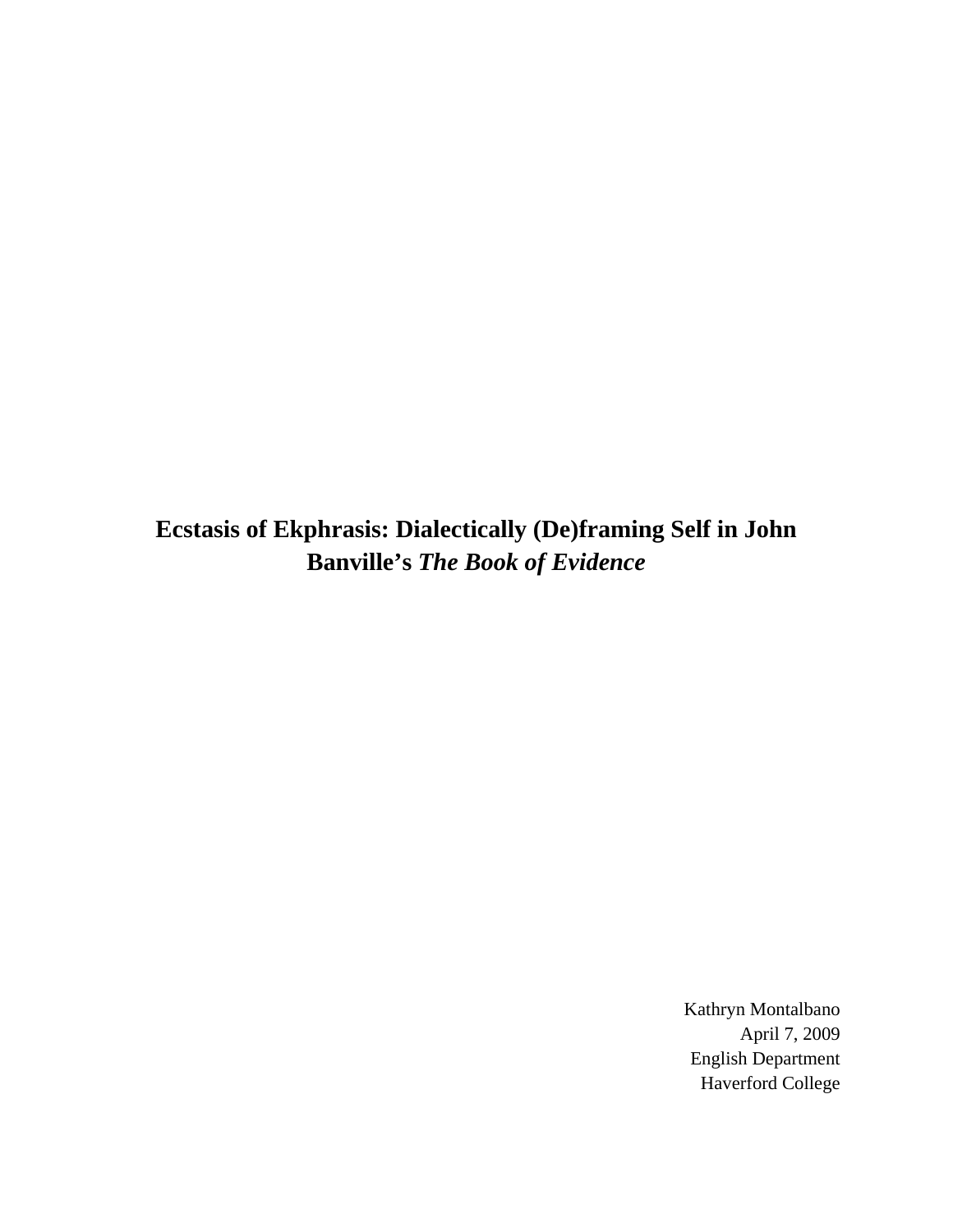Freddie Montgomery's narrative confession in John Banville's *The Book of Evidence*  frames the inability of language signifiers to fully explicate the evidence and convey the meaning of the murder entrapping Freddie in the jail cell, the space from which he dictates his "book" of evidence. In the earlier portion of his confession, for instance, Freddie muses upon language's ability, or lack thereof, to convey "badness" as the meaning behind the evidence of his murder:

I ask myself if perhaps the thing itself – *badness* – does not exist at all, if these strangely vague and imprecise words are only a kind of ruse, a kind of elaborate cover for the fact that nothing is there. Or perhaps the words are an attempt to make it there? Or, again, perhaps there is something, but the words invented it.<sup>[1](#page-1-0)</sup>

Freddie traces the signifying word-frame "badness" as the "thing itself" that is explicative of his motivation for murder. Yet he considers the possibility that the signifying vehicle through which the "thing itself" is conveyed frames an empty space, an absence, thereby rendering the impossibility of fully conveying meaning of one particular event or of denoting the exact moment in which the naming of the "thing" became the "thing" itself. Freddie suggests that "the words invented it," "it" referring to the thing itself, and thus that badness merely emerges conceptually through the vehicle of words and language rather than existing autonomously outside of language. Freddie struggles to acquire meaning, to locate the "thing" behind the word that falsely and insufficiently "cover[s] for the fact that nothing is there," and to ascertain the motivation behind the evidence of his recounted murder.

 Freddie suggests that events comprising his narrative are interconnected and contingent upon one another, inseparable from the endless reality in which they fold upon themselves. Events are thus incapable of being contained or denoted in a single signifying moment: "Perhaps that was the moment in my life at which – but what am I saying, there are no moments, I've said that already. There is just the ceaseless, slow, demented drift of things" (135). Banville

<u>.</u>

<span id="page-1-0"></span><sup>&</sup>lt;sup>1</sup> John Banville, *The Book of Evidence* (New York: Vintage International, 1989) 55.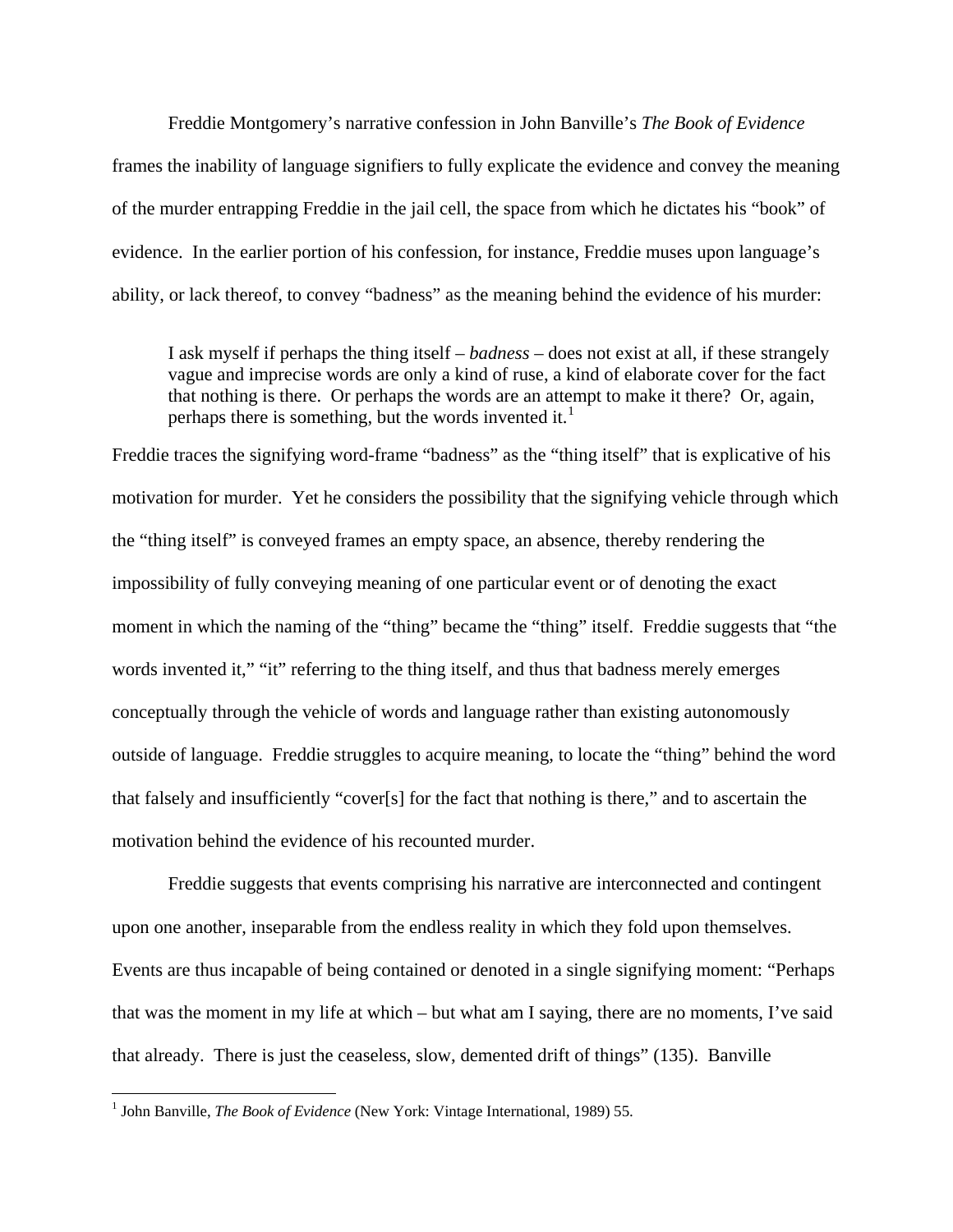similarly comments in an interview: "To speak of an *event* and a *cause* of that event is to pretend that individual things—*monads*, if you like—can be isolated from everything else… However, as we know very well if we think about it for a moment, there is no such thing as an event and no such thing as a cause: there is only, as Nietzsche points out, a continuum."<sup>[2](#page-2-0)</sup> As any particular event cannot be contained beyond the temporal moment of its occurrence, meaning relayed from the real and contemporaneous occurrence of that event is articulated through language but never fully embodies the thing itself, the event as it is in moment of its existence. Language, for Banville's narrator, functions in this continuum emanating from an endless deferral and slippage of meaning that is unfixed and mobile. "Words so rarely mean what they mean," Freddie remarks (169).

 Paul de Man's "The Rhetoric of Temporality" in *Interpretation Theory and Practice*  (1969) parallels language's incapacity for fully capturing the "thing itself" in his discussion of the division of the "I" in language. This division constitutes the ironic self in which, through language, one recognizes an empirical self immersed in the world as well as one's own difference from the world around it. The irony revealed through language renders the inability for totality of self or totality of meaning. Plagued by the division of self in language, Freddie attempts to unify subjectivity and objectivity and to retrieve an understanding of self by turning first towards paintings and ultimately towards windows as alternative media of signification. Thus words, in this sense, fail to speak to the cause of his crime or explicate the meaning behind the events leading to the murder, the cause that his interrogators so emphatically attempt to contrive from Freddie.

<span id="page-2-0"></span><sup>2</sup> Rüdiger Imhof, "John Banville," *Writing Irish: Selected Interviews with Irish Writers from the Irish Literary Supplement* James P. Myers, Jr., ed. (New York: Syracuse University Press, 1998) 69.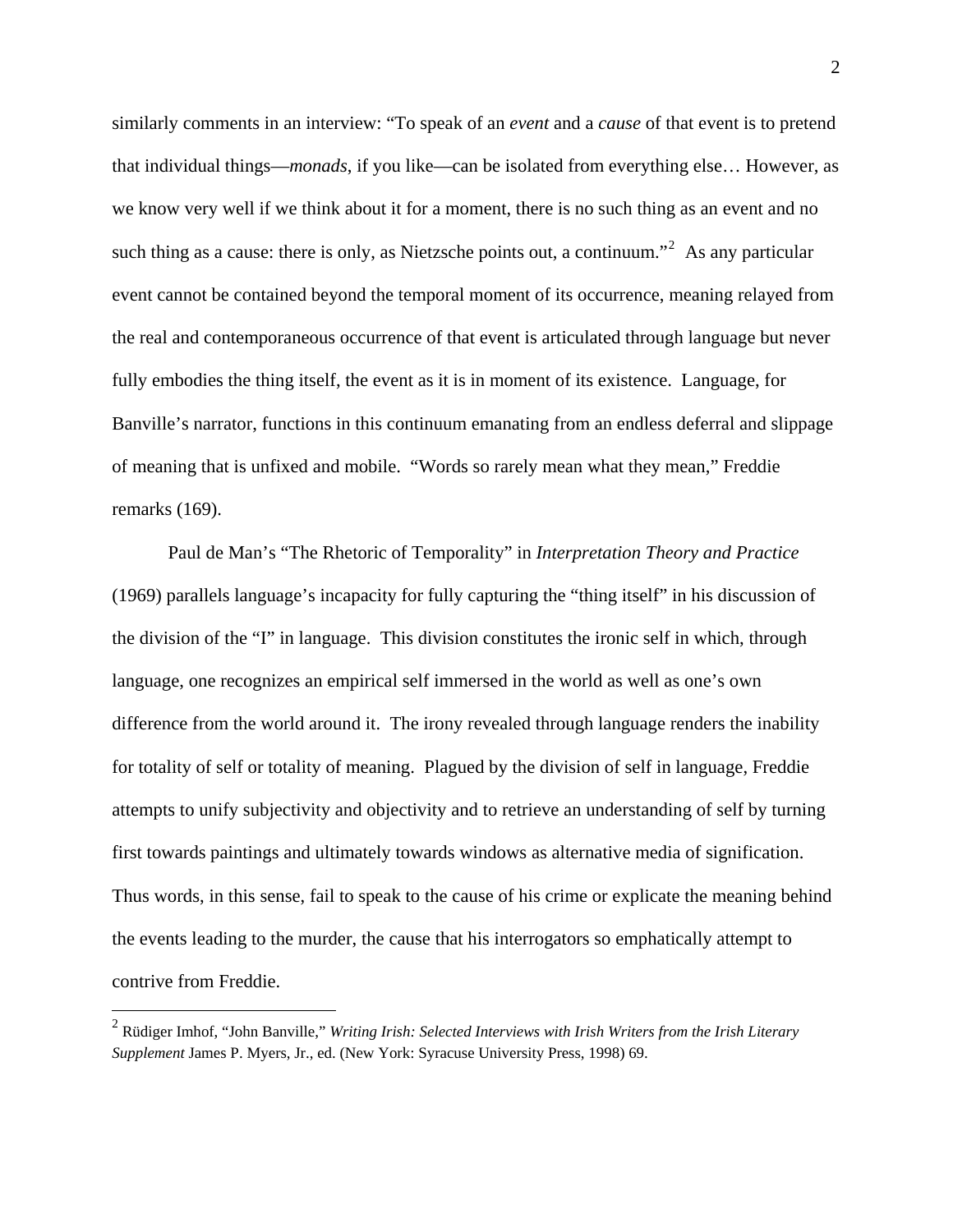Indeed, words throughout the narrative cannot sustain the weight or fully capture the world surrounding Freddie. The smell of the air in the jail travels beneath the delineating boundaries of the cell walls that attempt to entrap Freddie in a fixed, contained state. Freddie's state is contained by both the literal cell of the jail as well as by the metaphorical cell of failing language that, ironically, cannot complete Freddie's description of the literal cell:

Then this place. …The air stands motionless in the corridors, like stagnant water. It is laced with a faint stink of carbolic, which bespeaks the charnel-house. In the beginning I fancied it was me, I mean I thought this smell was mine, my contribution. Perhaps it is? … My cell. My cell is. Why go on with this (4).

Despite the rigidity of the cell walls and the air that "stands motionless in the corridors," Freddie's surroundings permeate him with smell, blurring the distinction between the 'outside' and 'inside' of the cell walls, conflating the smell emanating from the outer air with the smell stemming from his own corporal being. The pervading smell is analogous to uncontainable meaning demarcated through signification, to the "thing itself" behind the signifier that is perpetually in motion and undermining the defined boundaries of the containing word. The narrative's construction as a stream of consciousness, a consciousness syntactically lost and embedded within the boundaries of smell and the cell, consequently further amplifies the potential mutability of the prisoner's sense of identity contained within and defined by his cell. For Freddie's description of his jail cell, "this place," gradually unravels, becoming incapable of depicting coherent thoughts and sentences as the weight and pressure of the air impedes upon his ability to utter his narrative: "My cell. My cell is. Why go on with this" (4). Language that attempts to denote through signification cannot capture the mutability of meaning that Freddie observes in the interchangeability of smell, a flow that deconstructs the very binaries of the outside and inside of the cell, of the outside and inside of Freddie's own bodily cell.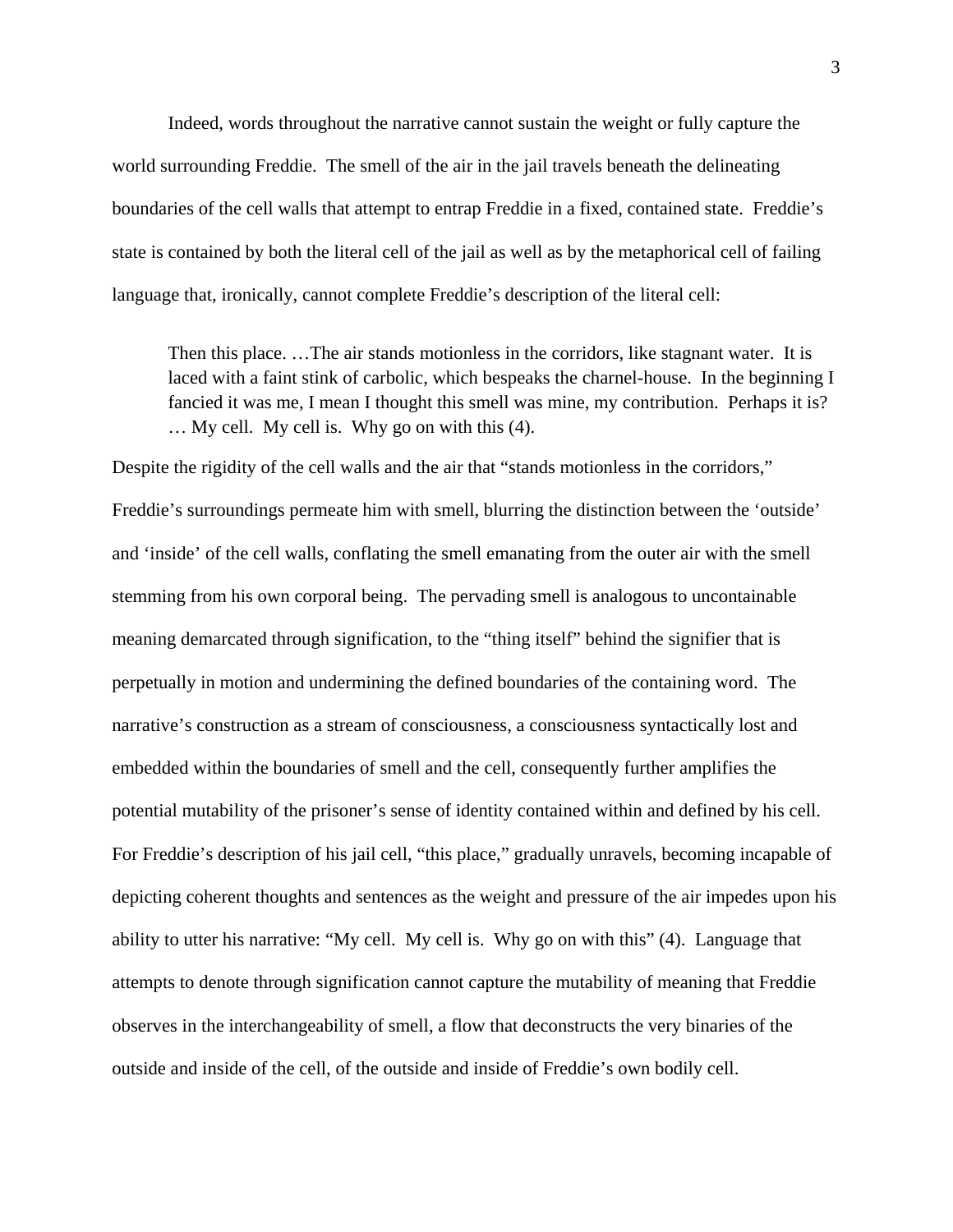The events prefacing Freddie's ultimate entrapment in "this place" commences with a journey home to native Ireland in order to acquire money for a debt he has accrued while living abroad on a Mediterranean island. Much to his dismay, his hopes to retrieve funds from selling valuable family paintings are diminished when he discovers these paintings have been sold during his estranged life abroad. The narrative retrospectively posits Freddie's self-conscious murder of a young girl who has obtained one such painting, a murder without apparent motive. Freddie's homecoming in search of necessary funds to assuage his monetary debts literalizes his desire to inscribe himself into the boundaries of society: the painting functions initially as a commodity of exchange that will purchase Freddie's entrance back into acceptable human normality. Ironically, Freddie's homecoming is undermined by a disheveled family and house, both of which allegorize the uncertainty underlying Ireland's unstable national identity. Clare Carroll's and Patricia King's introduction to *Ireland and Postcolonial Theory* (2003) describes Ireland as a nation without a nation-state: "It is important to distinguish between nation and nation-state… If by nation we mean a self-conscious community with a common sense of history and a literature of its own, as well as claims to political identity and territorial sovereignty, then Ireland, like many other postcolonial nations, existed for most of its history as a nation without a nation-state."<sup>[3](#page-4-0)</sup> Thus the postcolonial Irish condition is inherently constructed as postmodern: its inhabitants' complex sense of self is traced to an untraceable historical and geographic origin rather than to a "place" that can be seemingly marked and transcribed. Freddie's cell ostensibly projects itself to be an origin of the narrative, a container of the murder's meaning and signification. Yet the cell, similar to the possibility of a stable Irish origin, collapses underneath the walls' unstable and fruitless fortification against the infiltrating, permeating air.

<span id="page-4-0"></span><sup>&</sup>lt;sup>3</sup> Clare Carroll and Patricia King, ed., *Ireland and Postcolonial Theory* (Notre Dame: University of Notre Dame Press, 2003) 6.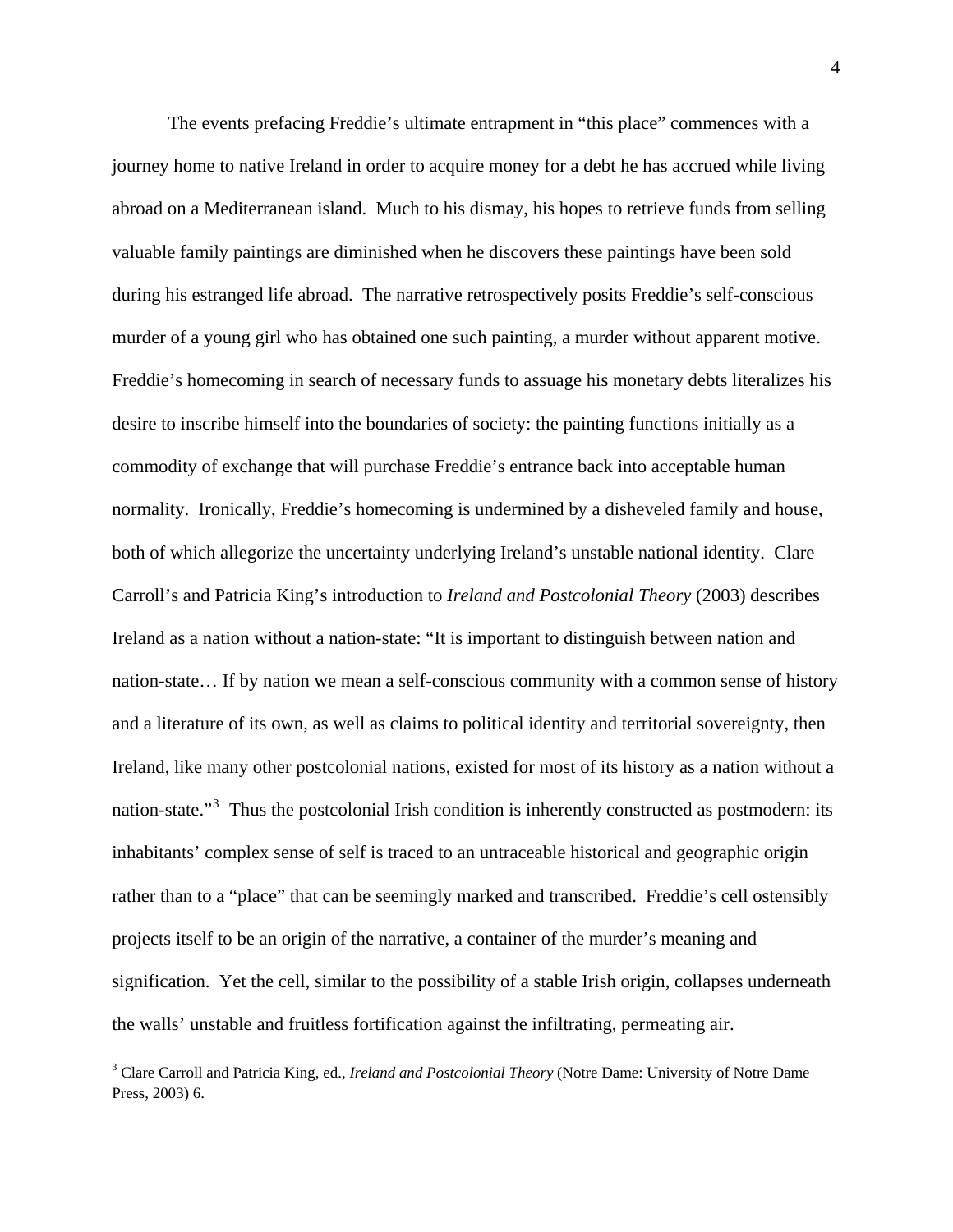Upon visiting his mother for the first time in years, Freddie laments, "Home, yes, home is always a surprise. …The house was rotting, in places so badly, and so rapidly, that even she was startled" (45). Freddie's homecoming to a rotting house epitomizes his postmodern crisis of identity in which he is incapable of locating an origin or self through language. The rotting house further literalizes the deconstruction of binaries through the house's decaying walls: the very notion of an outside and an inside is undermined by the destruction of the house. Furthermore, the rotting house it is also metaphorical for Freddie's postcolonial crisis of Irish self: Ireland's historical colonization by England complicates its inhabitants' sense of origin and national identity and, subsequently, its inhabitants' discrete identities. David Lloyd writes of the colonized Irish self in *Anomalous States: Irish Writing and the Post-Colonial Movement* (1993): "Such inauthenticity is equally the perpetual condition of the colonized: dominated, interpreted, mediated by another… These origins…are a fiction, and still the colonized subject is grasped as an object to be transformed quite inauthentically into subjectivity by way of an alien absent presence."<sup>[4](#page-5-0)</sup> Within this framework, Freddie performs a self-conscious narration of his troubled, colonized self through the employment of linguistic play with postmodern tropes. He laments, "Other people seemed to have a density, a thereness, which I lacked" (16). He desires to articulate a self-presence which he implies is intrinsically lacking and absent.

 A silent and yet integral presence of paintings throughout the narrative invokes Freddie's appeal to traditional stability of meaning in paintings, thereby complicating his performance of postmodern narrative. Freddie initially constructs paintings as signifiers capable of conveying authentic meaning and self that language fails to reach and, subsequently, as signifiers able to explicate his displaced identity. As a media supposedly distinct from language, paintings serve

1

<span id="page-5-0"></span><sup>4</sup> David Lloyd, *Anomalous States: Irish Writing and the Post-Colonial Moment* (Durham: Duke University Press, 1993) 54.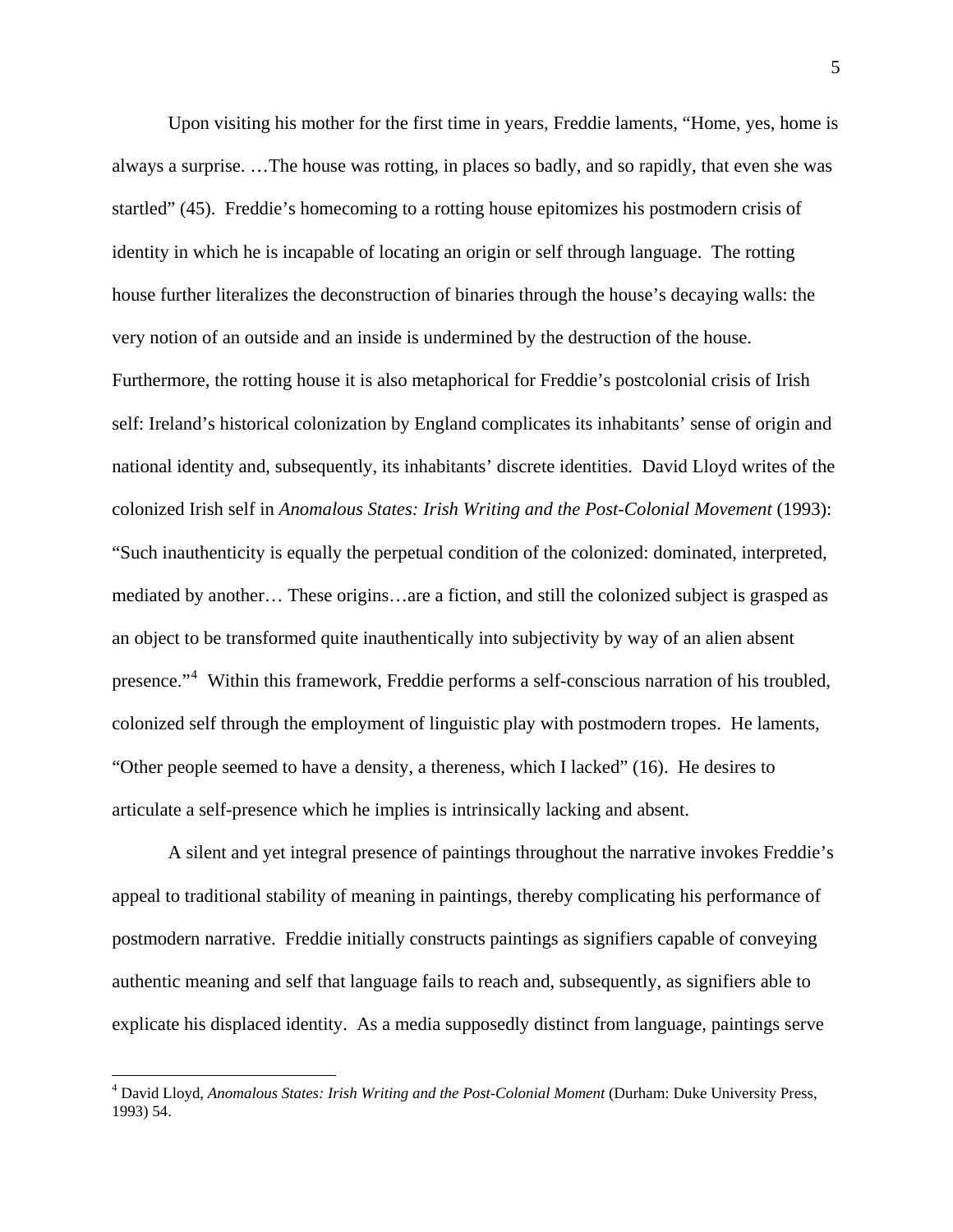as Freddie's initial resolution to the split between subjectivity and objectivity that hinders language's accuracy and totality of meaning. Thus, he implicates paintings and language to be differentiated signifiers. Freddie's suggested difference that he will later dismantle between visual paintings and verbal language resounds throughout his construal of the two media. For instance, in a comical construction of an American character in the narrative, Freddie comments: "He claimed he was a painter, until I put a few innocent questions to him on the subject, then he suddenly became a writer instead" (14). Freddie's sly and allegedly harmless remarks extenuate his constructed dichotomy of painting and writing as distinct signifiers, the former as a fixed, specified profession, the latter as a vast and mercurial profession.

 While language fails to convey either concrete utterance of the murder or evidence of Freddie's integral presence, paintings in Freddie's falsely constructed binary convey meaning in silence, outside of symbolic language, and are thus uninhibited by the fallacy of language in fixating meaning to words. Yet the frame is merely another appendage of the painting, thereby implicating an endless deferral of presence that is inherently connected to the world around it. That is, paintings are both inside and outside, the frame only a temporizing gesture that seems to demarcate presence and its fixity. For while the frame indeed encloses the painting within its domain, suggesting a contained fixed presence, it also connects the painting to the physical space and social reality around it, implicating the painting signifier as residing outside of a traditional framework in which it is grounded, fixed, and immutable. Paintings, in this sense of (un)framed signification, mirror Freddie's postmodern conception of unfixed language.

 Until he commits the murder, nonetheless, Freddie adheres desperately to his desire for a traditional framework of the painting as capable of locating himself. His offering of the painting as the motive for his murder is grounded in a desire for a fixing, painting, and framing of the self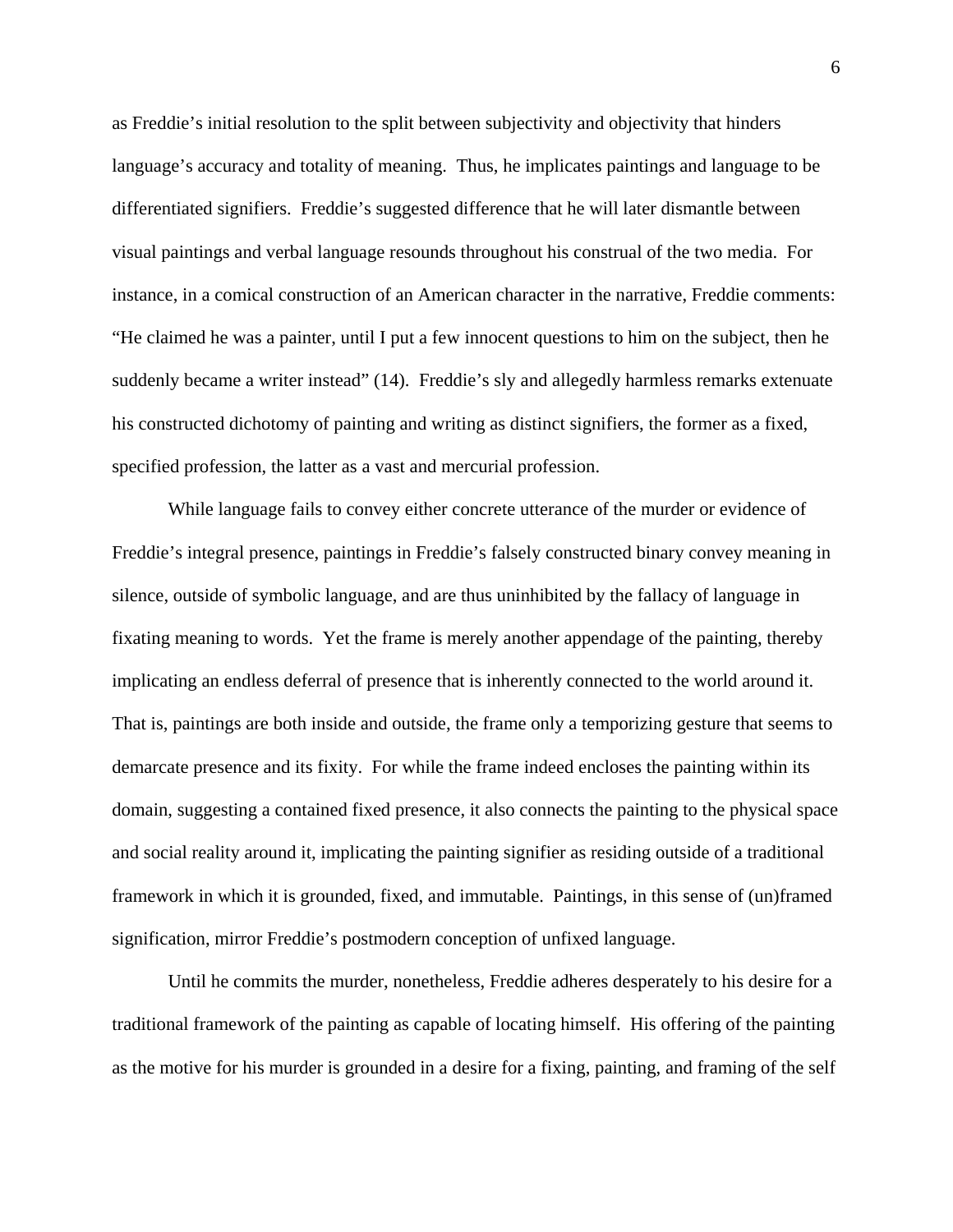in a medium outside of fallacious language. The visual medium, however, proves to be itself inherently ungrounded between the inside and the outside, between the here and there. In "Between Filiation and Affiliation: The Politics of Postcolonial Memory," Kevin Whelan posits art and other forms of representation as occupying a space between concepts and articulation and, more literally, from a position of origin and a position of arrival: "A crucial feature of all forms of representation is the space from which we speak or  $-$  to put it another way  $-$  the appropriate distance between filiation (that to which we are born) and affiliation (that to which we aspire)."<sup>[5](#page-7-0)</sup> Whelan constructs representation in art as the interface of recalling traces of the past and reconstructing those traces for future remembrance. The interface at the painting strives to address the repercussions of colonization which dishevel and contest the origin of the colonized subject. Analogously, the painting functioning as a stabilizing medium through which a disparaged, colonized origin is contained and seemingly ordered for future recollection corresponds with Freddie's framework of the painting as capable of thwarting the forward movement of modernity. This framework articulates the visual painting as a medium which will locate his displaced, colonized Irish origin, which is literalized by his return to his Irish home to obtain the painting. Freddie simultaneously utilizes the painting to locate his displaced postmodern self, inundated with and silenced by language's inability to contrive and project meaning. The postcolonial condition as constituting an incomplete origin thus epitomizes the postmodern crisis of identity.

 Freddie admits to the presence of absence in language (more so than in paintings) that constitutes his unattached, disjointed being: "Never wholly anywhere, never with anyone, either, that was me, always. Even as a child I seemed to myself a traveler who had been delayed in the middle of an urgent journey" (56). In a postmodern framework, then, art constructs a medium or

<span id="page-7-0"></span>5 Carroll, 107.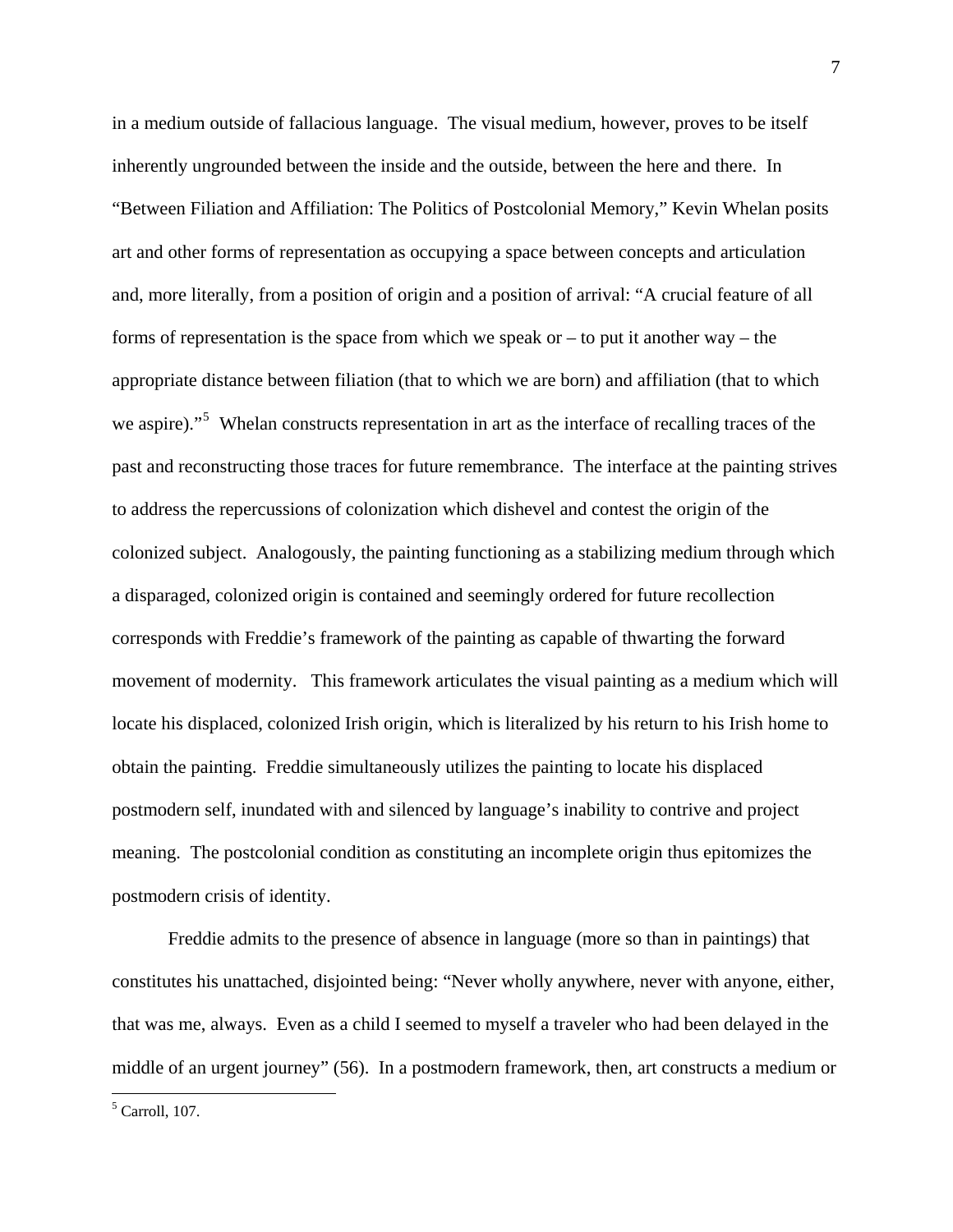rather is a construct of a medium permitting the conveyance of the same presence of absence from which Freddie desperately flees in language. Octavio Paz says of art's ability to convey absence: "Today the mask hides nothing. In our time it may well be impossible for the artist to invoke presence. But another way, cleared for him by Mallarmé, is still open to him: manifesting absence, incarnating emptiness."<sup>[6](#page-8-0)</sup> Paintings' masking of the emptiness behind the images they depict is uncovered in a postmodern framing of the frame: despite Freddie's efforts to acquire fixity and stability in the paintings of the text, paintings do not denote meaning or signification. Rather, they provide a medium differing from—though never quite distinct from a postmodern framework of language, recognizing the same absence of and traces of meaning always present in words and utterance.

 Indeed Freddie frequently intersperses his confession with comments on the fallibility of the narrative itself to convey meaning in words. If not plagued by silence, he is silenced by an excess of meaning that cannot be contained in signifiers or conveyed in language: "It is not that I am lost for words, but the opposite. There is so much to be said I do not know where to begin" (41). The narrativized medium of the paintings serves as a container for the excess of meaning that Freddie cannot bring fully to words, though the paintings are nonetheless narrated through language. Lloyd suggests that "artwork arouses a contemplative desire that reconciles subject and object."<sup>[7](#page-8-1)</sup> Freddie attempts to locate his "true" confession in the painting which allegedly reconciles subjectivity and objectivity. For he attributes the painting as unobstructed by this division that occurs in language, as according to De Man's notion of the ironic self. However in this desire to acquire unity of his subjectivity and objectivity, Freddie's oscillates throughout the text between a second binary: that of the traditional conception of paintings as fixed and

<span id="page-8-0"></span> $6$  Lloyd, 55.

<span id="page-8-1"></span> $^7$  Lloyd, 47.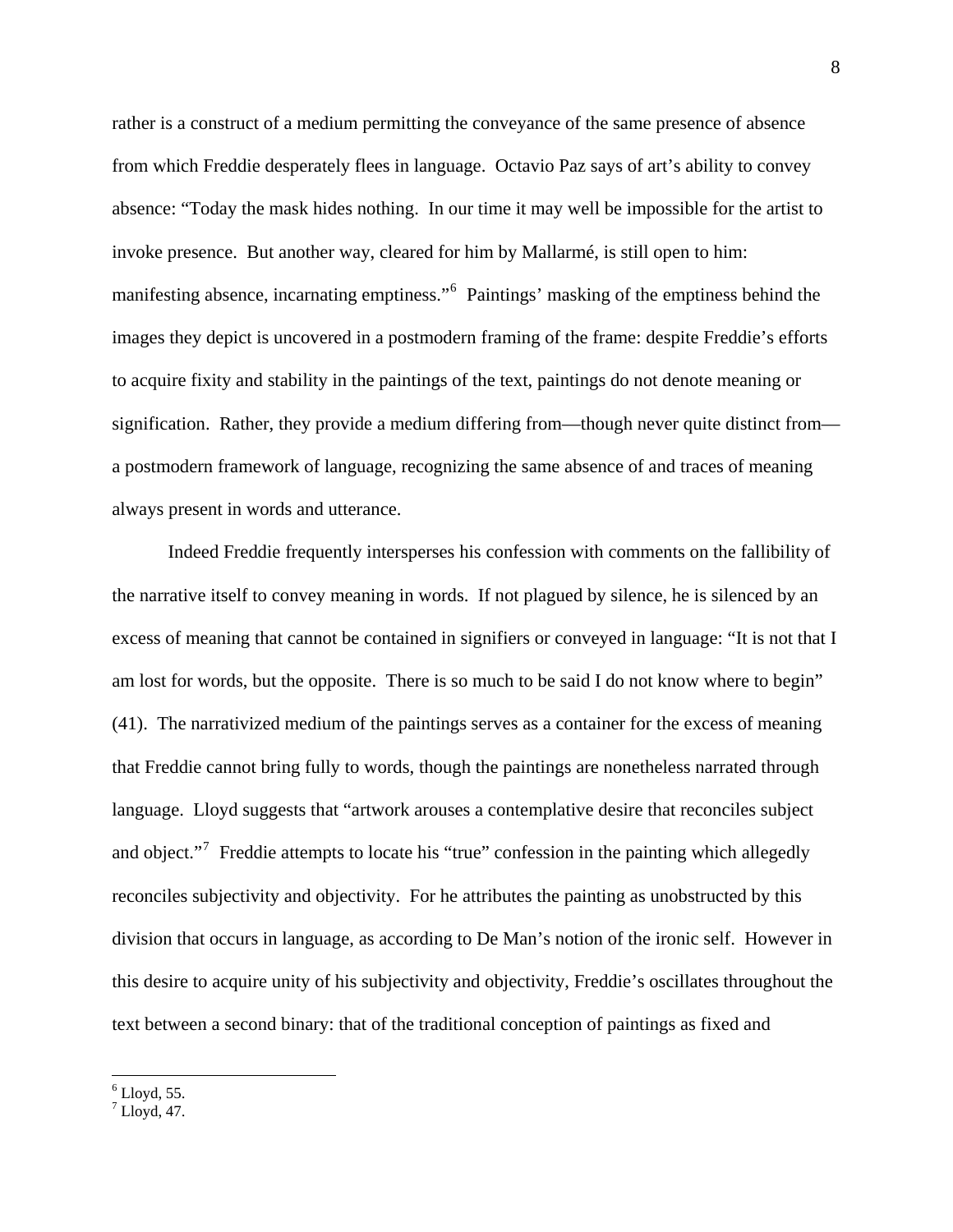rendering meaning, and of a postmodern, unfixed construal of the painting's portrayed gaze. The latter conception of the gaze indicates its (in)ability to render meaning, an insufficiency mimicking his framework for fallible language.

 Thus the painting, for Freddie, initially articulates a "true" nature of his existence constituted in the unity of his subjective and objective self. Yet painting's ability to acquire a unity of subjectivity and objectivity will ultimately collapse in the narrative, rendering a presence of absence or, likewise, absence of presence, neither of which are conveyed in denoting verbal or visual signification systems. Paintings, like language, unravel in their ability to sustain the weight of the falsehood of identity. Freddie laments this linguistic scission of identity that exists between the subjective "I" speaking of the acting, objective "me": "This process of distancing seems to have been an essential preliminary to action. …For the person that was inside was also strange to me, stranger by far, indeed, than the familiar, physical creature. …I have always felt – what is the word – bifurcate, that's it" (95). Kim Worthington likewise recognizes this linguistic paradox of self-recognition, "The post-Cartesian philosophical dilemma of 'misrecognition' in the reflexive act of self-conceptualization, the fundamental psychic split between the 'I' who experiences being ('the actual me') and the 'I' ('federman') who recognizes that experience by rewriting it as meaningful narrative in the temporal linear sequence of conceptualization: the split which is at once both the condition of self-identification and that which prohibits self-identity."<sup>[8](#page-9-0)</sup> Paintings offer Freddie an alternative signifying space, an extralinguistic space that seemingly absconds from the fallibility of language in unifying the "I". Paradoxically, nevertheless, paintings only further convey through this apparently extralinguistic space the inability to fully convey the ever-reforming self in crisis.

<span id="page-9-0"></span><sup>8</sup> Kim L. Worthington, "Self as Text: The Political Agenda," *Self as Narrative: Subjectivity and Community in Contemporary Fiction* (Oxford: Clarendon Press, 1996) 151.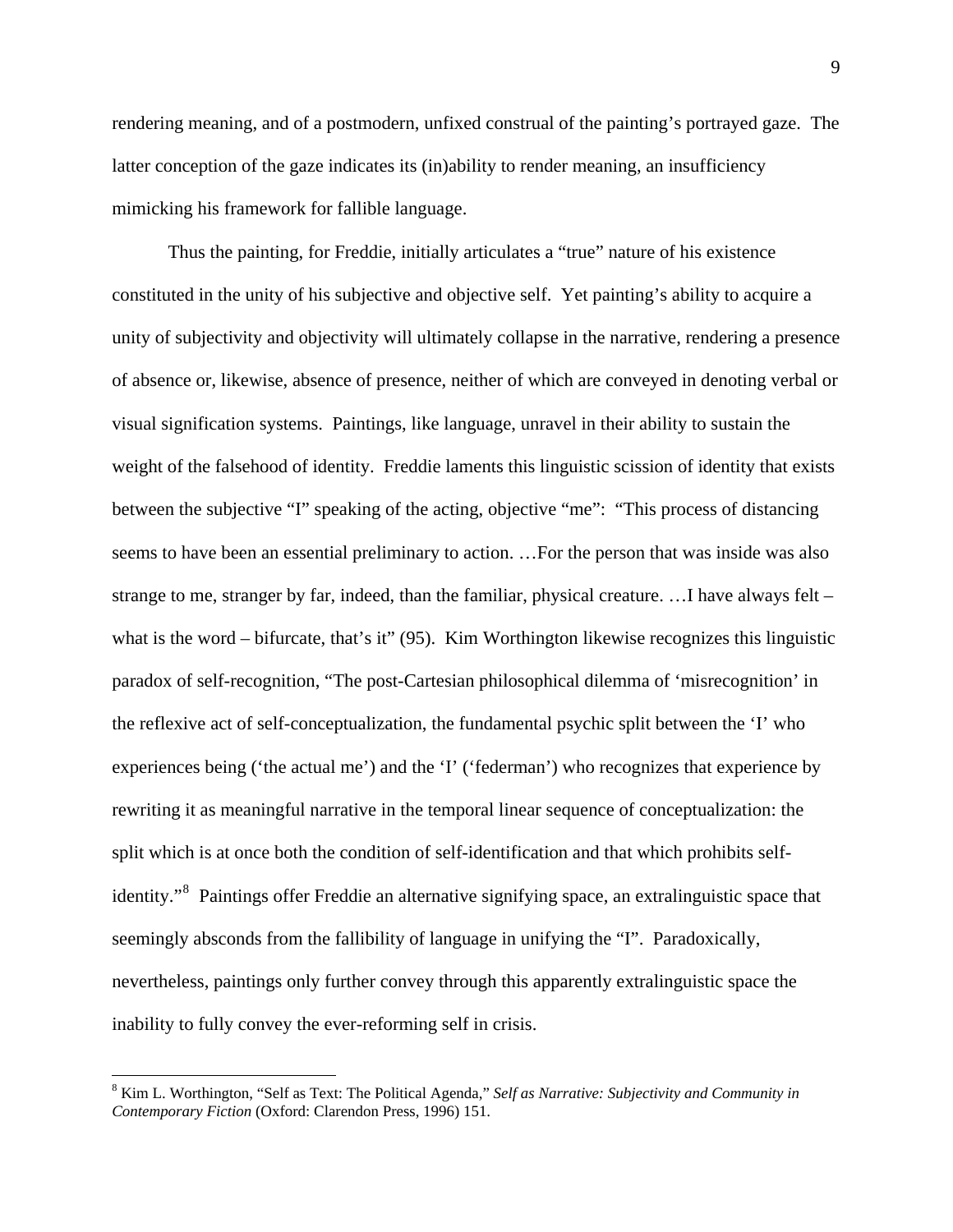And crisis adamantly pervades Freddie's struggle to strike a place for himself in the spatial, tangible world around him, whether through a strike of the hand in murder or through a strike of the paintbrush. However, he finds that such a "place" invariably deconstructs the binaries of unstable origin and indeterminable future, of a sense of filiation and affiliation: such a world is exposed by the postmodern crisis of temporal consciousness which is itself threatened by the inability to reconcile the current state of things with a concrete, conceivable origin. Such spaces do not resolve the split between subjectivity and objectivity, inside and outside, and other binaries constructing Freddie's world, but rather they expose and reveal such binaries. For instance, the spatial landscape of the jail cell from which Freddie dictates his narrative exploits his understanding that fixity, though ideal in theory, is unattainable by "painting" the scene through language. He marks the topography of the cell so as to stabilize his objective presence in the landscape around him: "I have a table and what they call an easy chair. There is even a television set, though I rarely watch it, now that my case is *sub judice* and there is nothing about me on the news" (4). Freddie emphasizes his connection to the physical instantiation of corporality, desiring to appropriate his being to the physical objects marked by his possession of them. As he incessantly suggests, there is a barrier in language that obstructs acquiring a genuine inner self without the use of exterior objects. The tangible objects physically surround and provide an exterior objectivity framing Freddie and the "I" who possesses, outside of itself, a table and an easy chair. His interest in the physical objects stems inherently from their relation to and possession by his objectivity in the social world, an objectivity yielding a sense of stability and reality in that realm. Likewise, his interest in the television set is grounded in its display of news about him, about how he is in fact perceived by and actualized by outside viewers. Actualization on the television news programs provides Freddie with a transformation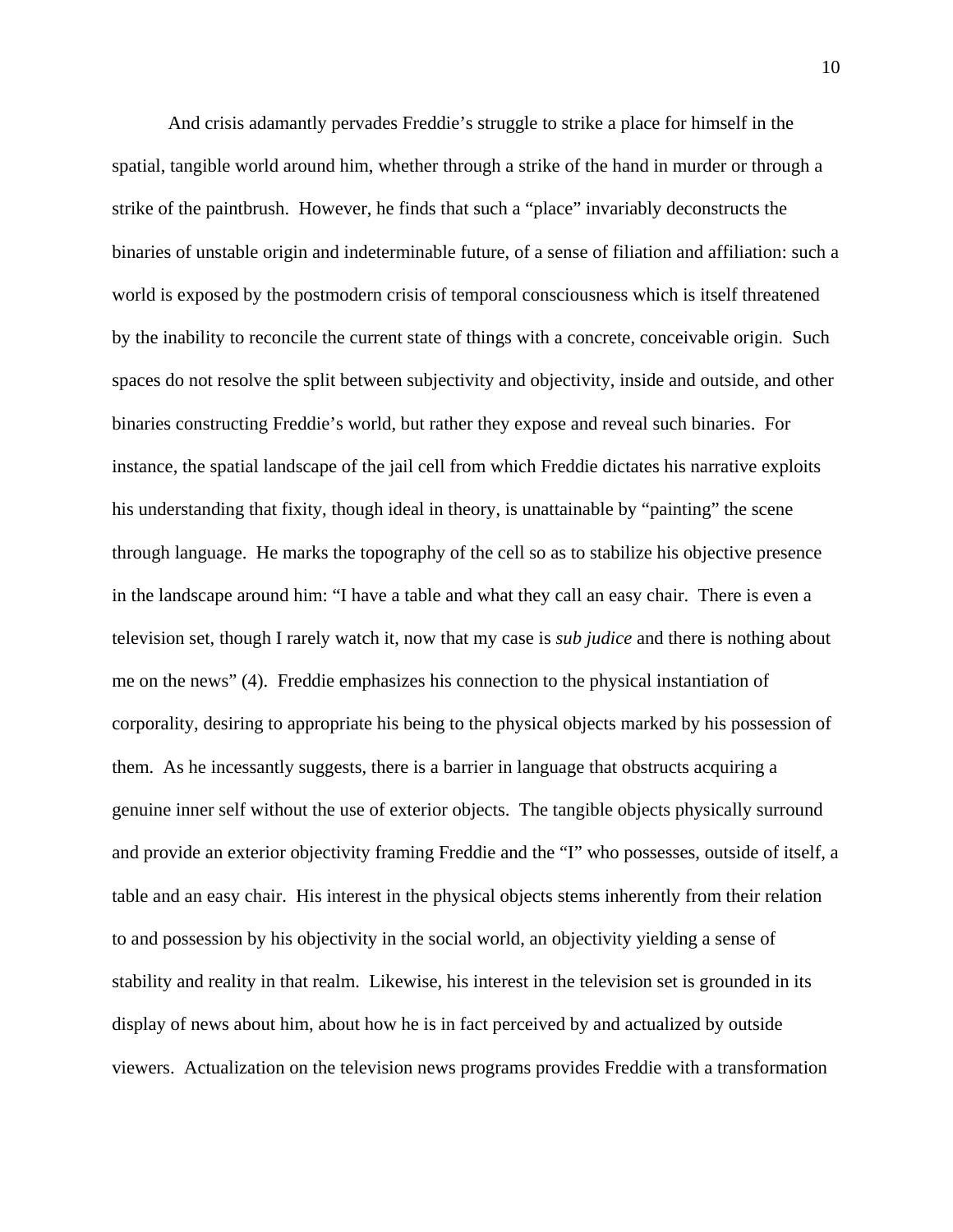from the subjective, capricious "I" to a seemingly solidified, objective "me" recognized by exterior observation: "There is nothing about me on the news." Worthington addresses this narrative gap between the "I" who tells and the "I" who is told, citing Derrida's *Speech and Phenomenon*: "Selfhood…is always realized in terms whose social and temporal character construct it as an unoriginal representation… One's sense of oneself can only ever be a retrospective re-cognition, a belated realization of something which is always already written in the structures of symbolic language, never a spontaneous apprehension of an original self."<sup>[9](#page-11-0)</sup> Freddie's objective selfhood in the first account is conveyed to him through the news stories on the television, a retrospective construction of his identity that is recognized and actualized after the fact, temporally and spatially. Contrarily, nonetheless, he aspires to instantaneously acquire the "thing [him]self" in a means devoid of temporal division.

 Shortly thereafter, Freddie admits to the very notion of human physical topography and landscape as merely a construct, an artifice of edifice, unsuccessfully attempting to demarcate the inside as intrinsically distinct from and differentiated from the exterior world: "The fact is, in here is like out there, only more so. We are obsessed with physical comfort" (5). Significantly, Freddie's narrative is here conveyed neither through the subjective "I" nor through the objective "me". The narrative speaks through the "we" mode, a dialect that is not separated by the physical jail walls constructing an inside and an outside or attempting to fixate a self that is distinct from the world surrounding it. This "we" instead foregrounds the ambiguity of the boundary between Freddie and the bodies around him, embracing the slippage rather than the stabilized differentiation between his identity and the community outside. In recognition of the outside as indecipherable from the interiorized walls of humanity's artifice (and edifice), Freddie resists the human desire to order its existence both spatially in the constructed walls that separate

<u>.</u>

<span id="page-11-0"></span><sup>&</sup>lt;sup>9</sup> Worthington, 26.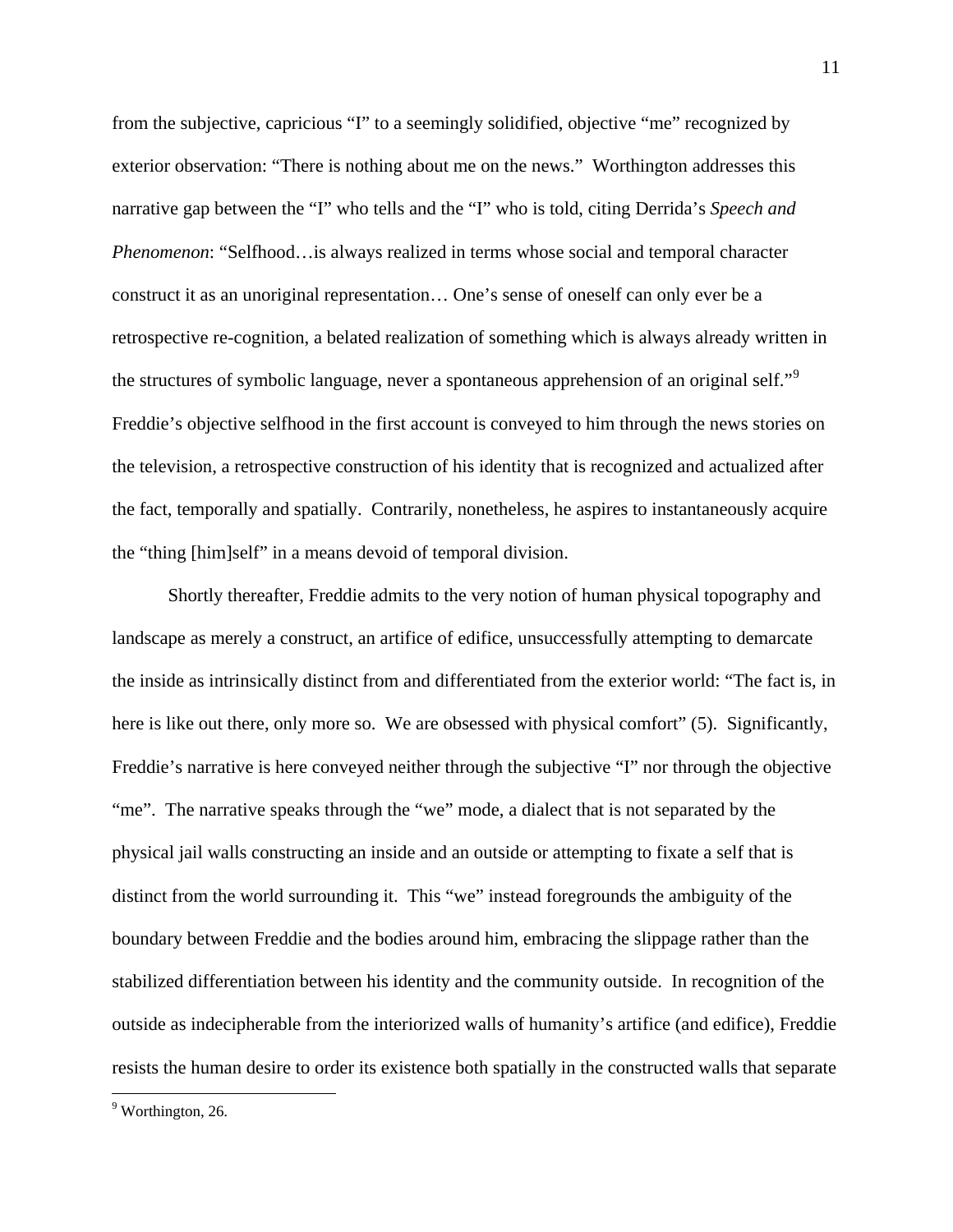humanity from nature, as well as temporally in language, in the chronological ordering of its presence and identity in time.

 Thus Freddie, though desiring to fixate himself in the physical jail cell and in the temporal ordering of his self-understanding through language and narration, recognizes a human—as well as his own—hypocrisy in attempting to separate the outside from the inside, to fixate the self spatially through artificial walls or temporally through ordering and comprehensible language when in reality, as he claims, "The fact is, in here is like out there, only more so." The "we" to whom Freddie alludes is obsessed with physical comfort, that is, its physicality and grounded identity in the world around it. By relinquishing the desire to comfort the physical self, Freddie is now unconstrained by the desire to differentiate himself from others. He is no longer preoccupied with his physical state or his place in the temporal world. That is, a self unconcerned with its own physicality has opened its boundaries to the fluidity of the outside space that is indistinct from "in here." He recognizes the hypocrisy of epistemological presumptions in language that fabricates human certainty of its existence and constructs a logical grounding upon which humankind rationalizes its own chronological and spatial presence:

I took up the study of science in order to find certainty. No, that's not it. Better say, I took up science in order to make the lack of certainty more manageable. Here was a way, I thought, of erecting a solid structure on the very sands that were everywhere, always, shifting under me (18).

Worthington writes of contemporary geographers' postmodern sense of the collapsing wall between space, which has been traditionally conceived of as fixed and static, and time, which has been conceived of as mobile: "Spatiality and temporality, they argue, are existential and experiential dimensions that cannot be separated, permutable dimensions within which cultural and personal identity is constituted."<sup>[10](#page-12-0)</sup> Though Freddie attempts to flee from the vast uncertainty

<u>.</u>

<sup>12</sup> 

<span id="page-12-0"></span><sup>&</sup>lt;sup>10</sup> Worthington, 69.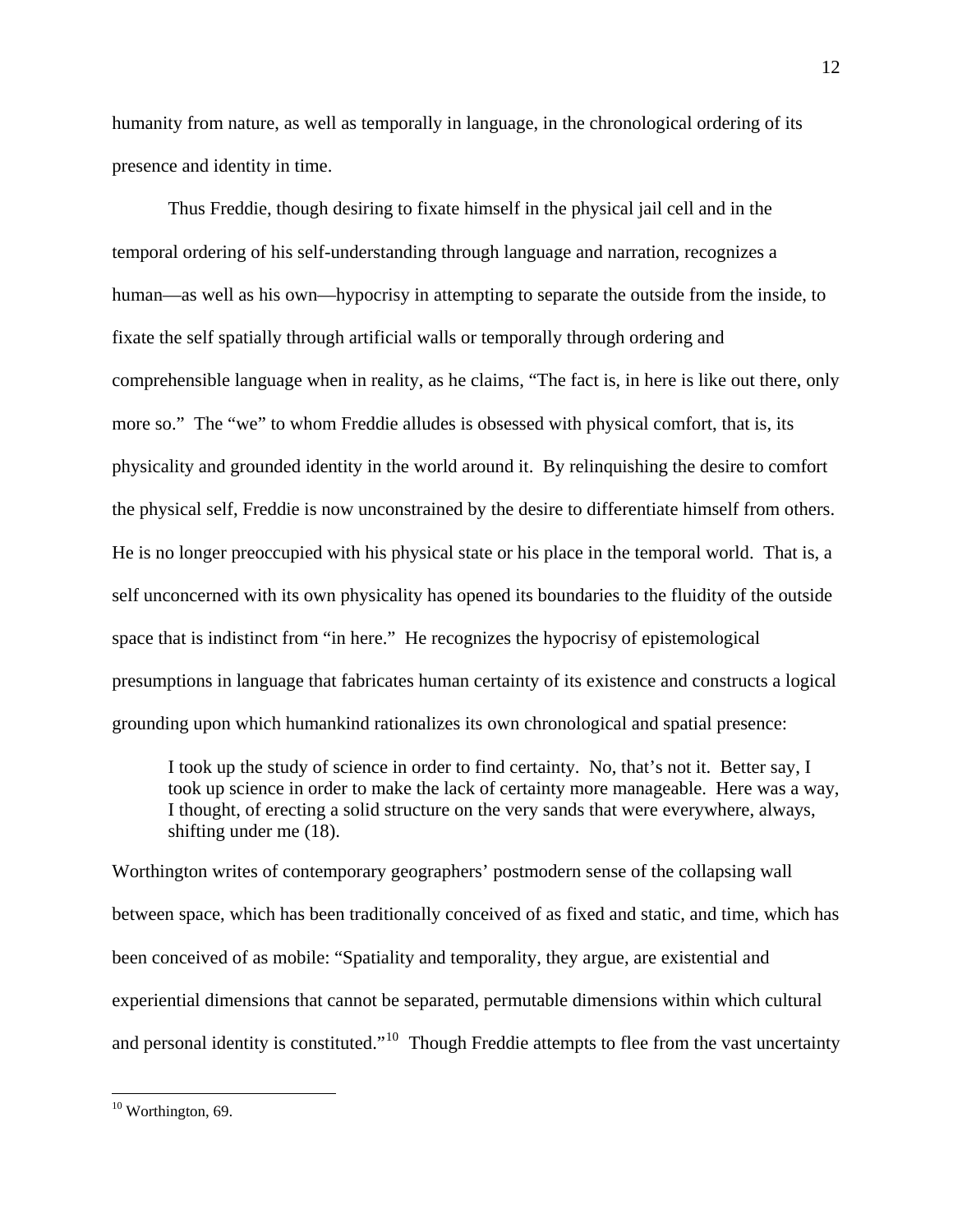of the postmodern terrain through the walls of the jail cell, through the words of his narrative confession, and through the alleged fixity of the paintings, he exploits his own deeper understanding of the inseparability of the self from the "we" community, of the space inside the walls from the outside air, and of the space in which he attempts to linguistically and physically differentiate his being from the greater temporal postmodern and Irish crisis of origin.

 During interrogation regarding his crime, Freddie demonstrates an inability to maintain this fabricated inside-outside distinction between temporality and spatiality when he is incapable of feasibly and directly recounting his murder motivations in a logical and geographically mapped moment in or of time: "When Inspector Haslet asked if I had anything to say I shook my head. I would not have known where to begin" (195). The "unmappable" origin of his confession is as indecipherable, spatially and temporally, as the origin of the nation-state and of Freddie's literal father, whose death is imagined spatially in Freddie's narrative as well as anachronistically injected into the discourse of his primary tale: "He died at evening. …His hand. The waxen feeling of. …Stop this, stop it. I was not there. I have not been present at anyone's death" (51). Through a feigned reconstruction of his father, of the Father, and of (Irish) origin, Freddie exposes the fabrication of his own narrative and the ease with which words and language deceive, claiming signification with meaning that is never fully revealed or uncovered.

 In spite of his recognition of the fallaciousness of language, Freddie is deeply enthralled and affected by the significance of the painting that motivates the murder. In "Ekphrasis and the Novel: The Presence of Paintings in John Banville's Fiction," Joseph McMinn writes of the ekphrastic desire in *The Book of Evidence*, claiming that the apparent stability of meaning in paintings is more real to Freddie than the characters themselves.<sup>[11](#page-13-0)</sup> Despite his insistence that

<span id="page-13-0"></span><sup>&</sup>lt;sup>11</sup> Joseph McMinn. "Ekphrasis and the Novel: The Presence of Paintings in John Banville's Fiction." Word & Image 18, no. 2 (April-June 2002).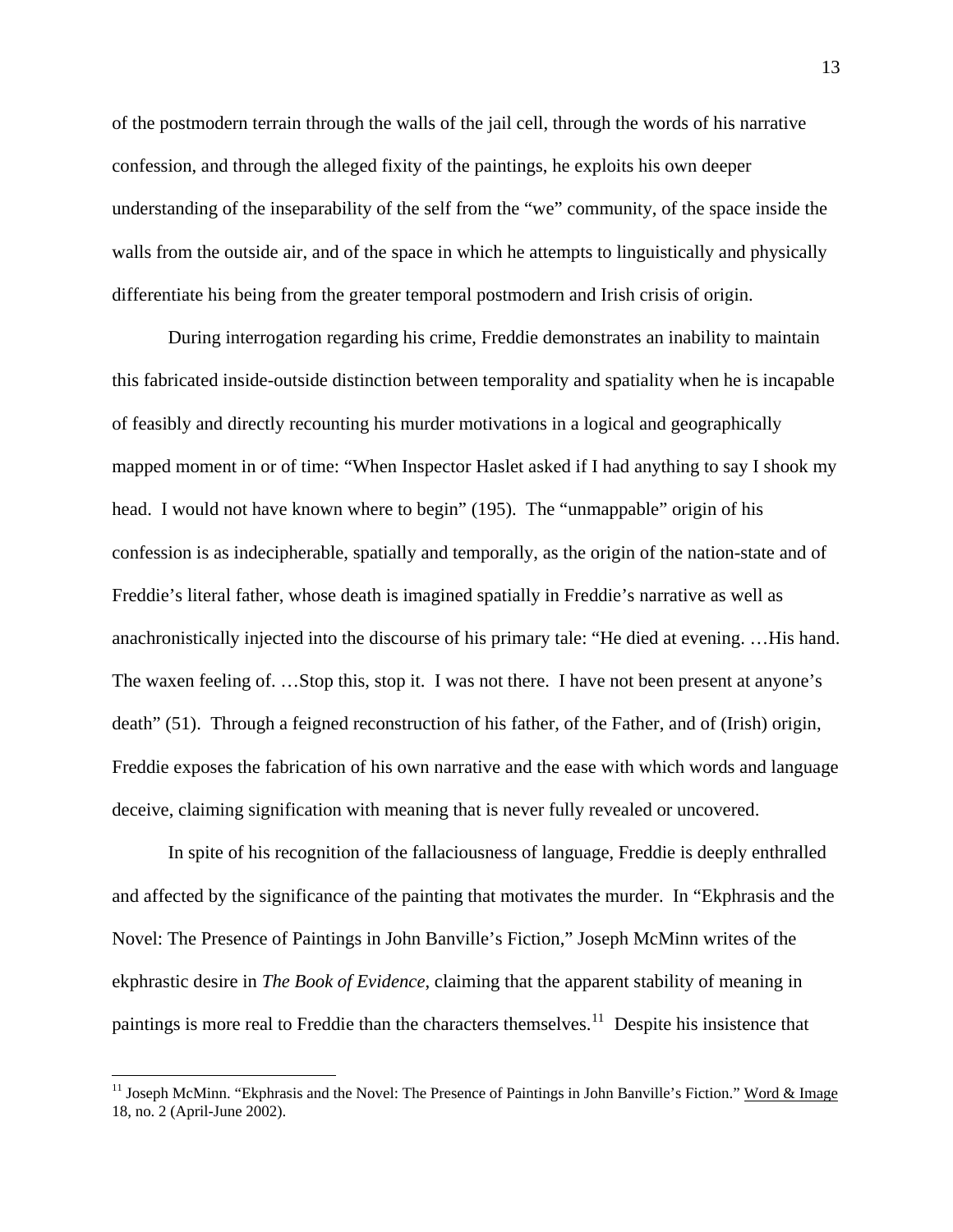"none of this means anything," Freddie provides a detailed account of the historical background and significance of the piece of art motivating his murder (104). This tension between his desire to allocate paintings as a traditional and absolute signifier above and beyond "meaningless" language and his recognition of the inefficiency of attributing a painter, a master, a fixed and absolute meaning and identity to the painting, exploits Freddie's suppressed recognition of the painting as nothing more than an extralinguistic space synonymous with postmodern language. The painting's signifier as a commodity of exchange inherently structures its position and meaning in the social stratosphere as contingent upon its contextual usage. Thus it, too, is subjected to the whim of the world around it, thereby becoming not autonomous from and anachronistic in the spatial world, but rather, wholly and fully dependent upon its surroundings. Its signifying name is *Portrait of a Woman with Gloves* and its exterior frame is concrete and solidified, measuring "eighty-two centimeters by sixty-five" (104). However, "from internal evidence," the painting's very existence is slippery and fluid with an unclear date of origin between 1655 and 1660.

 The portrait's fixed meaning and identity is further obscured by an unidentified, elusive source: "The picture has been variously attributed to Rembrandt and Frans Hals, even to Vermeer. However, it is safest to regard it as the work of an anonymous master" (104). The painting of an "anonymous master" is as unfixed and ungrounded as Freddie's own postmodern identity and grievance with language. The internal evidence points towards not a concrete rendering of the painting but rather the fluid, insecure interior within the boundaries of the frame. The frame, as Derrida suggests in *The Truth in Painting,* creates the space "*between* the outside and the inside, the framer and the framed, the figure and the ground, form and content, signifier and signified."<sup>[12](#page-14-0)</sup> It is this space created by the frame in which the slippage occurs, providing for

<u>.</u>

<span id="page-14-0"></span><sup>12</sup> Jacques Derrida, "The Truth in Painting," *Art and its Significance: An Anthology of Aesthetic Theory*, *Third*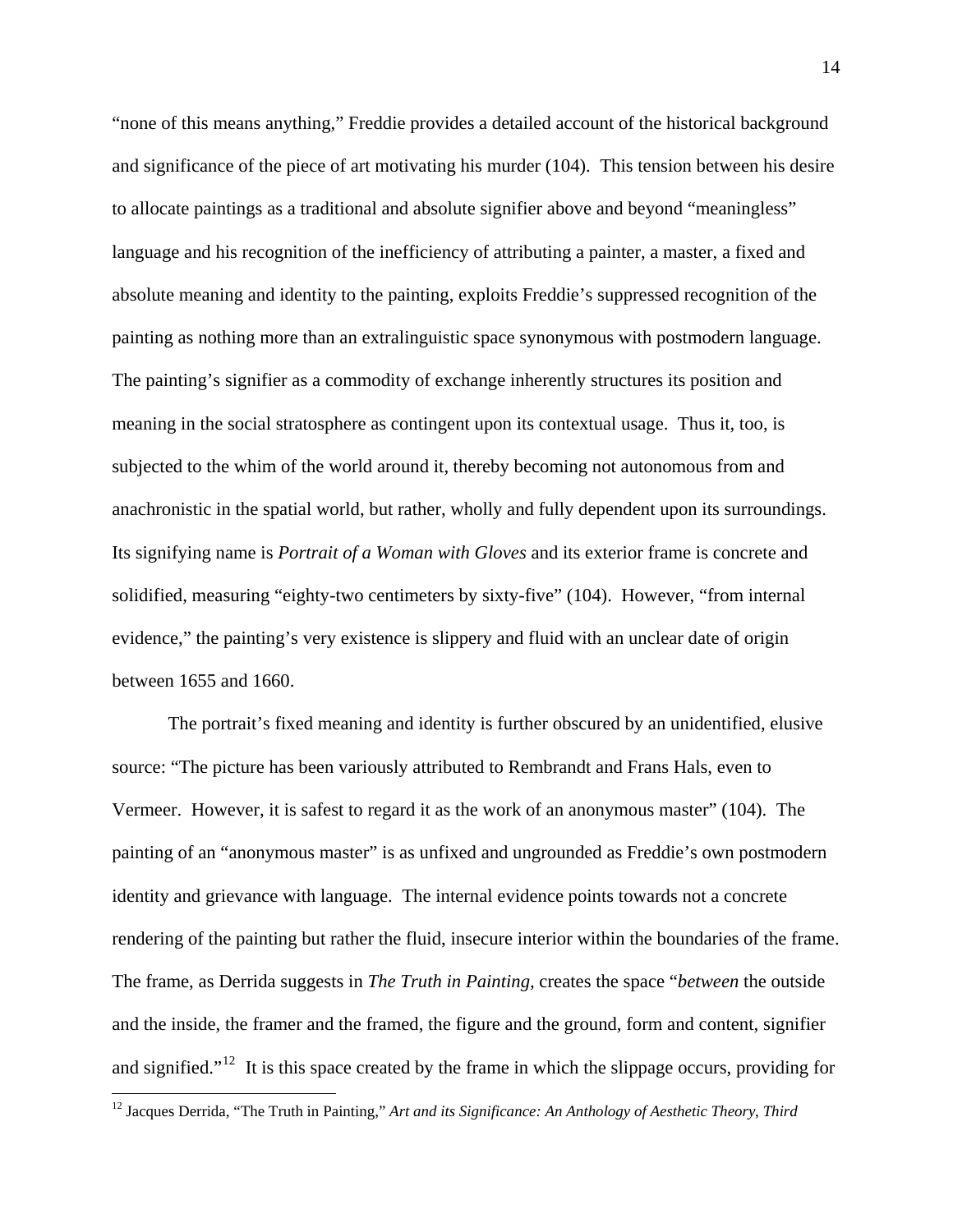the transmutation and permeation of the painting's meaning in the relation between its interior and exterior. Freddie's inability to substantiate a master of the "anonymous" portrait mimics the uncontainable meaning or origin of the word in language. Moreover, it literalizes the problem with ekphrasis as a source for fixed meaning, for an authentic, genuine and coherent speaking picture whose own origin is inherently in question. Freddie's ironizing of the picture "as the work of an anonymous master" bears discrete semblance to his mockery of the postmodern crisis of self-identity and fixity in language: this parallel suggests Freddie's underlying epistemological consciousness, or lack thereof, regarding painting's postmodern inability to convey an absolute truth in contrast to its more traditional rendering. The painting that is so integral to Freddie's narrative is, likewise, never depicted in the narrative but is merely referred to through language: the portrait eludes the narrative much like its fixity escapes from Freddie. Analyzing twentiethcentury ekphrastic poetry, James A. W. Heffernan's "Modern and Postmodern Ekphrasis: Entering the Museum of Art" characterizes the tension in painting between the meaning and the vehicle that is the ekphrastic work itself as "the conversion of fixed pose and gesture into the narrative, the prosopopeial envoicing of the silent image, the sense of representational friction between signifying medium and subject signified, and overall the struggle for power—the *paragone*—between the image and the word."<sup>[13](#page-15-0)</sup> Envoicing the silent image through ekphrasis requires a dialectical synthesizing of the outside and the inside, a process that is always unstable and thus never achieves full unity.

 Freddie literalizes the collapse of binaries in his narrative and world by conflating the painted woman of artifice with the natural, tangible woman whom he murders to acquire the painting. Both women, nevertheless, gaze upon and acknowledge Freddie's presence. Lene

1

<span id="page-15-0"></span>*Edition*, Stephen David Ross, ed. (Albany: State University of New York Press, 1994) 410.<br><sup>13</sup>James A. W. Heffernan, "Modern and Postmodern Ekphrasis: Entering the Museum of Art," *Museum of Words: The Poetics of Ekphrasis form Homer to Ashbery* (Chicago: The University of Chicago Press, 1993) 136.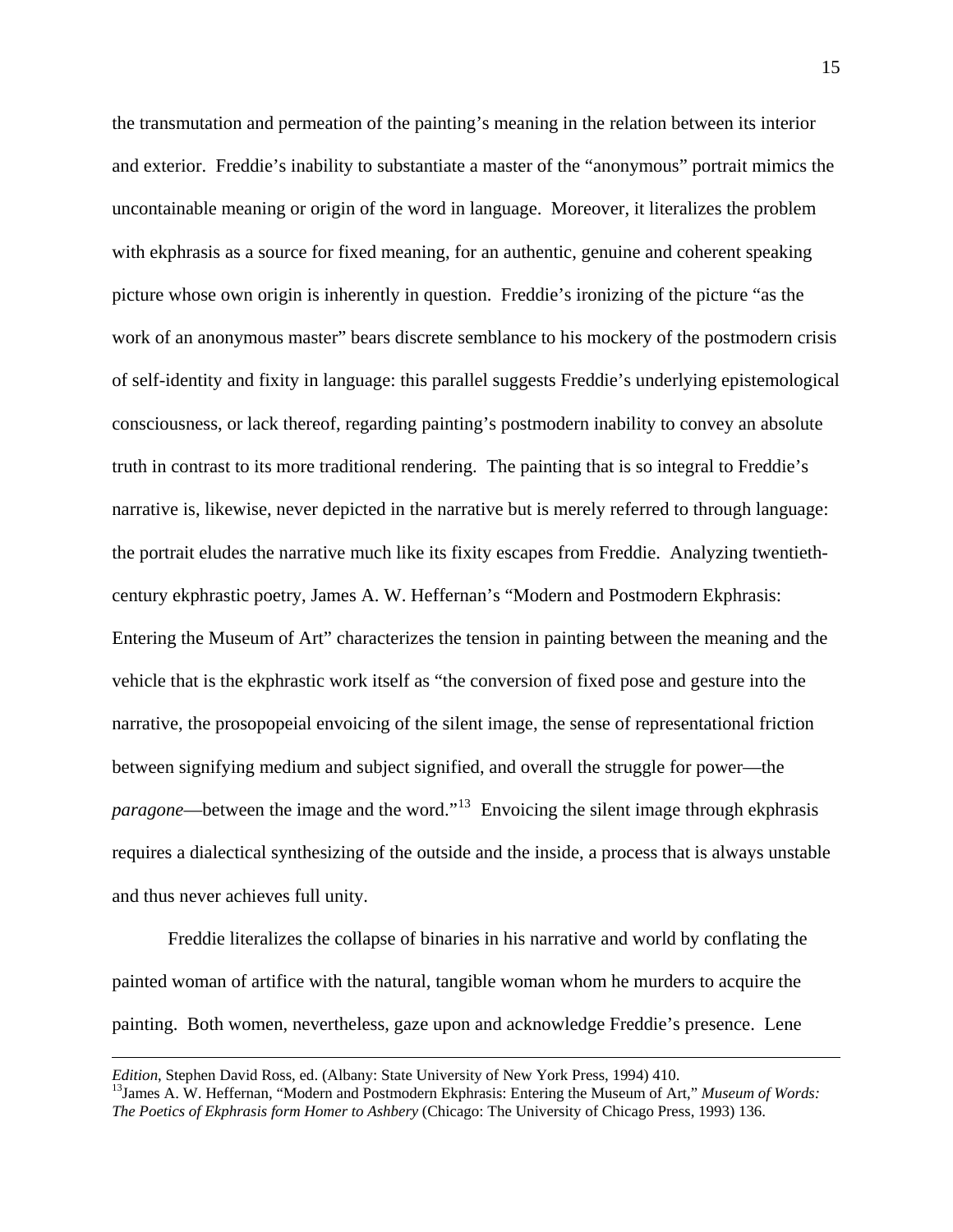Yding Pederson suggests that the problem of speaking of oneself in narration may be addressed by a detour via the other: "The strategy of storytelling where the narrators tell their stories not as their own stories but as someone else's may be a way of gaining *access* to their own subjectivity."<sup>[14](#page-16-0)</sup> Freddie's inauthentic self, as expressed in the narration, constructs the woman in the portrait (and, subsequently, the woman obstructing his access to the portrait), as the Other who can provide him access to subjectivity through the gazing upon and recognition of his absent presence. Freddie remarks upon the integral presence of paintings in his own narrative and the focal point such paintings occupy in his life as often connecting himself to other[s] even prior to the murder: "I am struck, for instance, by the frequent appearance which paintings make in this case. …My father fancied himself a collector, did I mention that? ... It was through painting also that I met Anna Behrens, or met her again, I should say" (62). Moreover, Freddie encounters a "natural" woman prior to the murder who is rather similar to the described woman in the portrait. Contrary to the painted woman whom he attempts to naturalize, however, his narration constructs her body and presence as pictorial and painted: "It was not just the woman's painted stare that watched me. Everything in the picture, that brooch, those gloves, the flocculent darkness at her back, every spot on the canvas was an eye fixed on me unblinkingly" (79). Freddie reverts to pictorial language, but language nonetheless, to perform a process that "un-animates" the living female body through murder. In the converse direction, the inanimate woman in the portrait emerges from her silenced captivity through Freddie's performative ekphrasis. The murdered woman who stands in his way of acquiring the painting is reduced to a mere obstruction he overlooks to maintain a vision of the woman in the painting, an obstacle that ironically attracts far too much attention to Freddie's presence in the world: "I was mortified. I

<span id="page-16-0"></span><sup>&</sup>lt;sup>14</sup> Lene Yding Pedersen, "A Subject After All – Rethinking the 'personalized narrator' of the self-reflexive firstperson novels of O'Brien, Beckett, and Banville," Morten Jojgaard, Lars Ole Sauerberg and Bengt Algot Sorensen, ed. *Orbis Litterarum*. Vol. 58, No. 3 (Denmark: Blackwell Munksgaard, 2003) 228.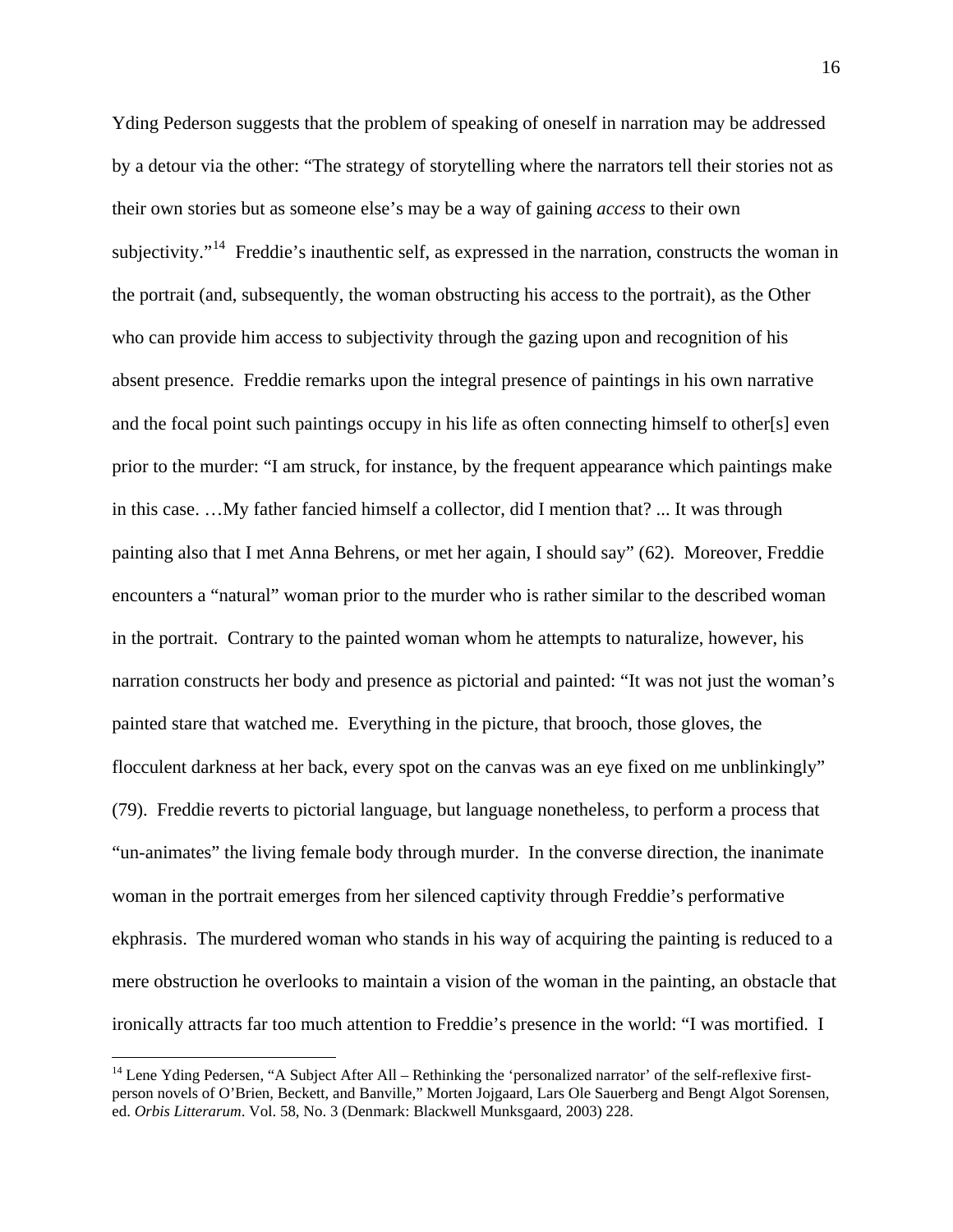had never been so exposed in all my life. People were looking at me – she in the back seat" (112). Despite his alleged desire to be observed and actualized, Freddie becomes entrenched in spectacle as the primary object of observation, thereby coercing him to a space outside of language and utterance devoid of subjectivity and control, a space overwhelmed by his ultimate recognition of the woman as a very much present human being. He digresses into a discourse of the sublime to literalize the collapse between his and the woman's presence in much the same manner that he mockingly borrows from various other discursive methods: "I could not speak, I was filled with a kind of wonder. I had never felt another's presence so immediately, and with such raw force. I saw her now, really saw her, for the first time" (113). However, Freddie undermines his alleged embracing of a transcendental moment of absolute knowledge in his very speaking of, and temporizing of, the unspeakable, ironizing the quest for truth and enlightened vision.

 Aside from this purported epiphany of consciousness, Freddie resorts to his a priori framework in conceptualizing the obstacle woman's absent presence. He proceeds to commit murder, dividing the woman's body into separable, objectified, silenced parts to be destroyed. The scene and landscape in which Freddie drives away from the crime scene invokes the embedded physicality of a painting: "It was like a hastily painted backdrop, especially that smudged, shimmering distance, and the road winding innocently away" (114). The destruction of barriers and binaries in the murder of the "natural" woman in favor of the "artificial" woman coincides with this conflation of the natural and the artifice in the narrative, constructing the murder scene through an inversing process through which the real becomes the painted and the painted becomes the real. Like the glass of the window, Freddie's conflation of real and artificial women exposes his desire to delete boundaries, such as the boundaries instituted between real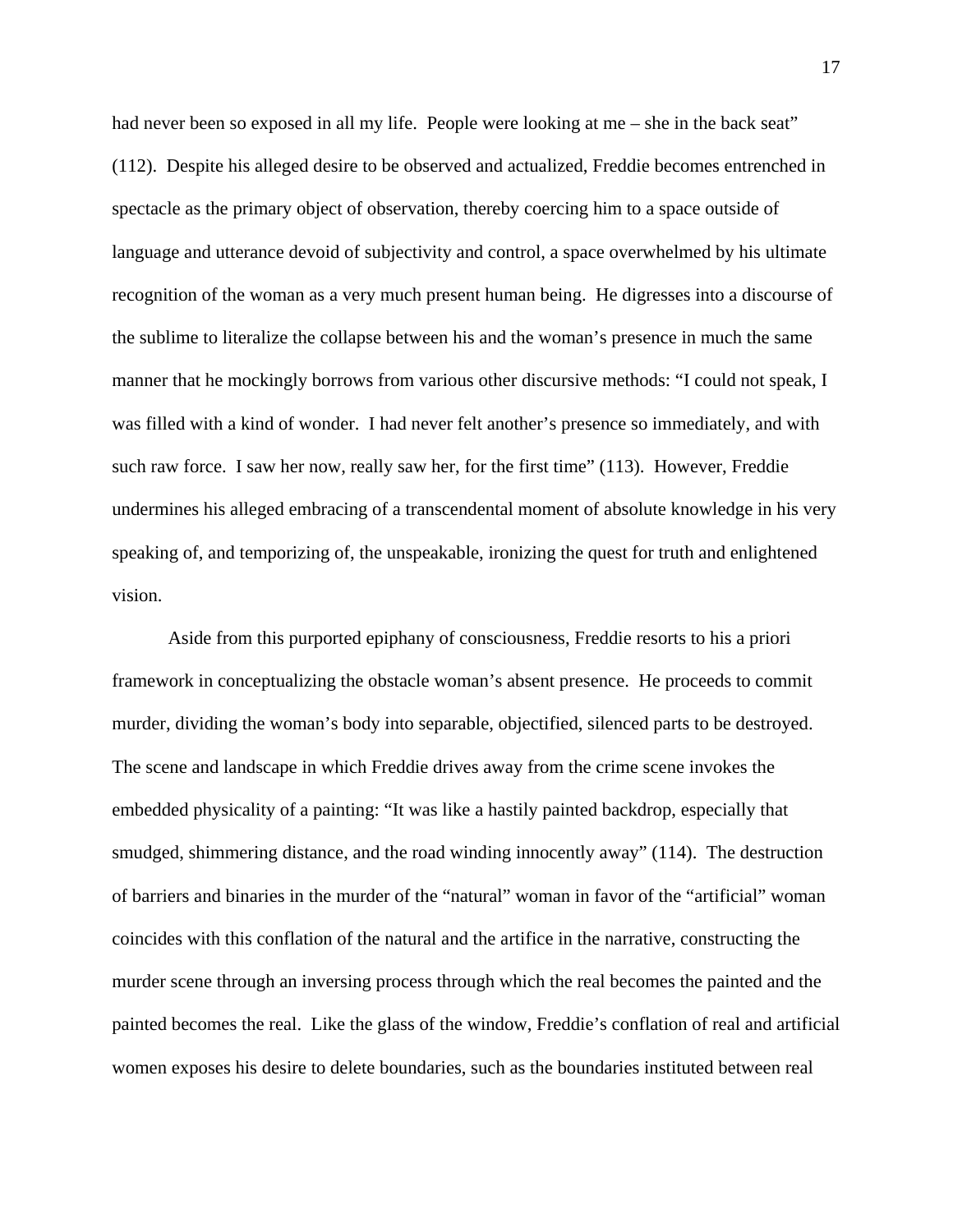and artifice or between self and other.

 Despite this recognized and striking similarity between language and pictorial signifiers in Freddie's narrative, he nevertheless oscillates between a postmodernist and a more traditional framework through which to frame the picture as a source of inspiration, meaning, and identity. This gaze, though still insufficient in achieving a subliminal unity of interior subjectivity and exterior subjectivity, does indeed progress towards the ecstatic moment in which self is interiorized by other, thereby dissolving the boundary demarcating space and distance between the two bodies. Freddie claims, "I have stood in front of other, perhaps greater paintings, and not been moved as I am moved by this one. …There is something in the way the woman regards me, the querulous, mute insistence of her eyes, which I can neither escape nor assuage" (104-105). The painting, through the woman's gaze, recognizes and rearticulates Freddie's objective presence in the tangible world: he is framed by the space framed in the painting, solidifying his desire to exist in a concrete, pictorial space. Yet again, however, Freddie contradicts himself within the narrative shortly thereafter, articulating the means by which he writes meaning into the painting as much as the painting gazes upon and articulates his own presence: "She. There is no she, of course. There is only an organization of shapes and colours. Yet I try to make up a life for her" (105). Meaning is thus transmutable and unstable: the "she" is not existent since such an existence would signify a fixed, certain identity and there is, in fact, "no she, of course." It is only through the materials with which Freddie assembles a life for the painting's subject that the "she" exists through a life. McMinn writes of ekphrastic moments in Banville's fiction that use "the discourse and vocabulary of art appreciation to create a series of dramatic monologues that engage with major philosophical and intellectual ideas of a postmodern age.<sup> $15$ </sup> Such discourse is manipulated by Freddie to explore identity and subjectivity: the painting and Freddie

<span id="page-18-0"></span> $\overline{a}$  $15$  McMinn, 3.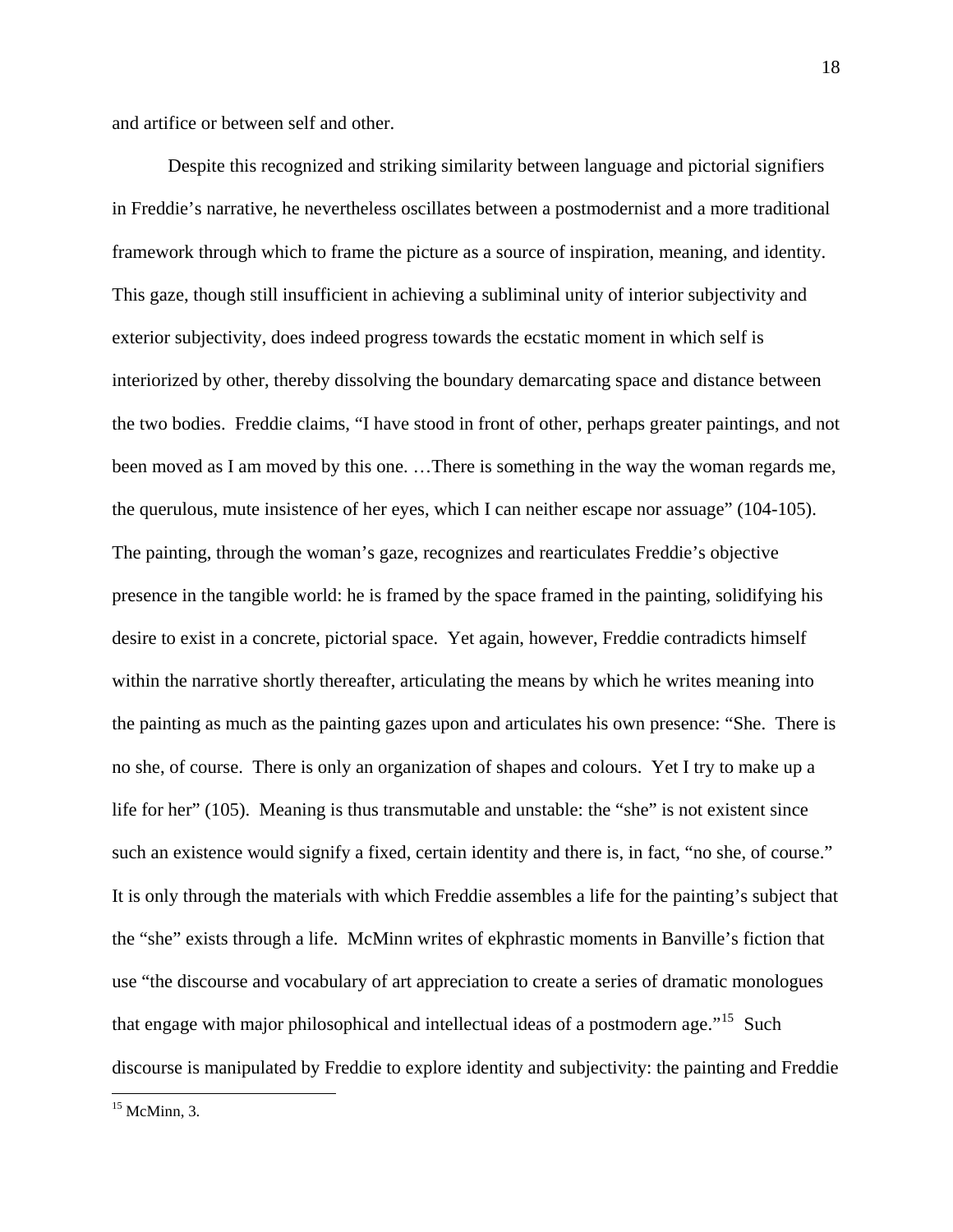emerge through and from the speaking picture, through the art of ekphrasis. Despite Freddie's resolve to create an autonomous pictorial signifier devoid of the fallacy of language, this mode of ekphrasis necessarily functions through language. Hence, the painting is merely an extralinguistic space of expression that is inherently embedded in its own linguistic transformation of meaning and origin. Moreover, the traditional conception of the portrait fails to speak to Freddie's uttermost desire for self: though the subject of the portrait gazes upon Freddie in the moment of the gaze, its own inanimate nature terminates the effect of the gaze after the moment and thus leaves Freddie as displaced as he is upon entering his disheveled Irish home and nation-state.

 In *Picture Theory* (1994), W.J.T. Mitchell assays that both linguistic and pictorial systems function in different media but are intrinsically the same in terms of their signifying roles. Mitchell poses ekphrasis, the speaking picture, as a verbal representation of the visual: Freddie's recollection narrates its own failure to linguistically convey the book of evidence, and yet the very meaning contrived from the painting is imposed through his utterance and language. Certainly, Freddie recognizes that the painting's artist is of no significance since meaning is anachronistically attributed and perpetually reformed in spite of the alleged artist's initial intent. Mitchell's text addresses the paradox of the rise of the video and the visual in the postmodern era as simultaneous with the fear of the image overtaking its creator.<sup>[16](#page-19-0)</sup> This turn to the visual, the pictorial turn, is not a mere mimetic representation of the "real": "It is rather a postlinguistic, postsemiotic rediscovery of the picture… It is the realization that *spectatorship* (the look, the gaze, the glance, the practices of observation, surveillance, and visual pleasure) may be as deep a problem as various forms of *reading* (decipherment, decoding, interpretation, etc.) and that

<span id="page-19-0"></span><sup>16</sup> W.J.T. Mitchell, "The Pictorial Turn," *Picture Theory* (Chicago: The University of Chicago Press, 1994) 15.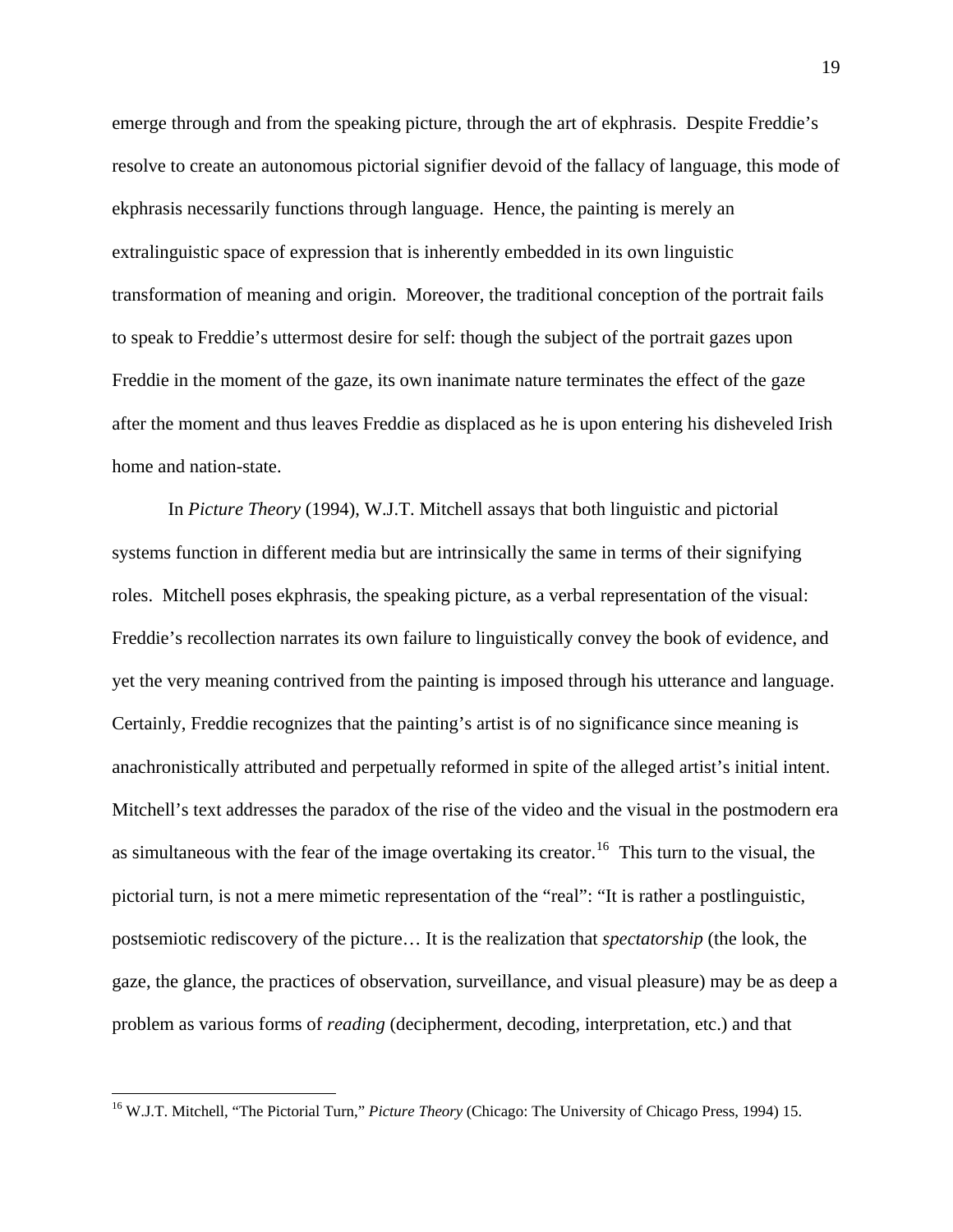visual experience or 'visual literacy' might not be fully explicable on the model of textuality."[17](#page-20-0) The visual thus provides the opportunity for a process inaccessible in textuality though it, nevertheless, continues to function as an extralinguistic space parallel and homogenous with language. Mitchell's "Ekphrasis and the Other" identifies the primary purpose of ekphrasis as the overcoming of otherness: "This figurative requirement puts a special sort of pressure on the genre of ekphrasis, for it means that the textual other must remain completely alien; it can never be present, but must be conjured up as a potent absence or a fictive, figural presence."<sup>[18](#page-20-1)</sup> While the painting itself is embedded in an extralinguistic space synonymous with linguistic signifiers, the gaze that is extracted from the painting paradoxically constructs a connection between the self and the other, between subjectivity and objectivity, that is so adamantly severed in the linguistic rhetoric of temporality. Painting (particularly portraits) and language are perhaps not entirely exchangeable: subjects in portraits gaze upon and signify. Freddie recognizes significance in the portrait's depicted gaze as a visual act that both gazes upon him as an object in the world and simultaneously receives his own subjective gaze. Mitchell recognizes the fallacy in distinguishing between the visual and the verbal and suggests that feminine subjects, such as the woman subject of the portrait, and colonized subjects, such as Freddie, become threatening visual subjects that are to be seen but not heard. Conceptually, then, anxiety about ekphrasis and the speech emanating from the silent, "gazed upon" objects stems from an anxiety about the Other, about merging with other people: the very process of ekphrasis itself is in fact "stationed between two 'othernesses,' and two forms of (apparently) impossible translation and exchange."<sup>[19](#page-20-2)</sup> These two objective othernesses, the colonized Freddie silenced by his frustration with language and the painted woman silenced by her inherent nature as a visual image, thus

<span id="page-20-0"></span> $17$  Mitchell, 16.

 $18$  Mitchell, 158.

<span id="page-20-2"></span><span id="page-20-1"></span> $19$  Mitchell, 164.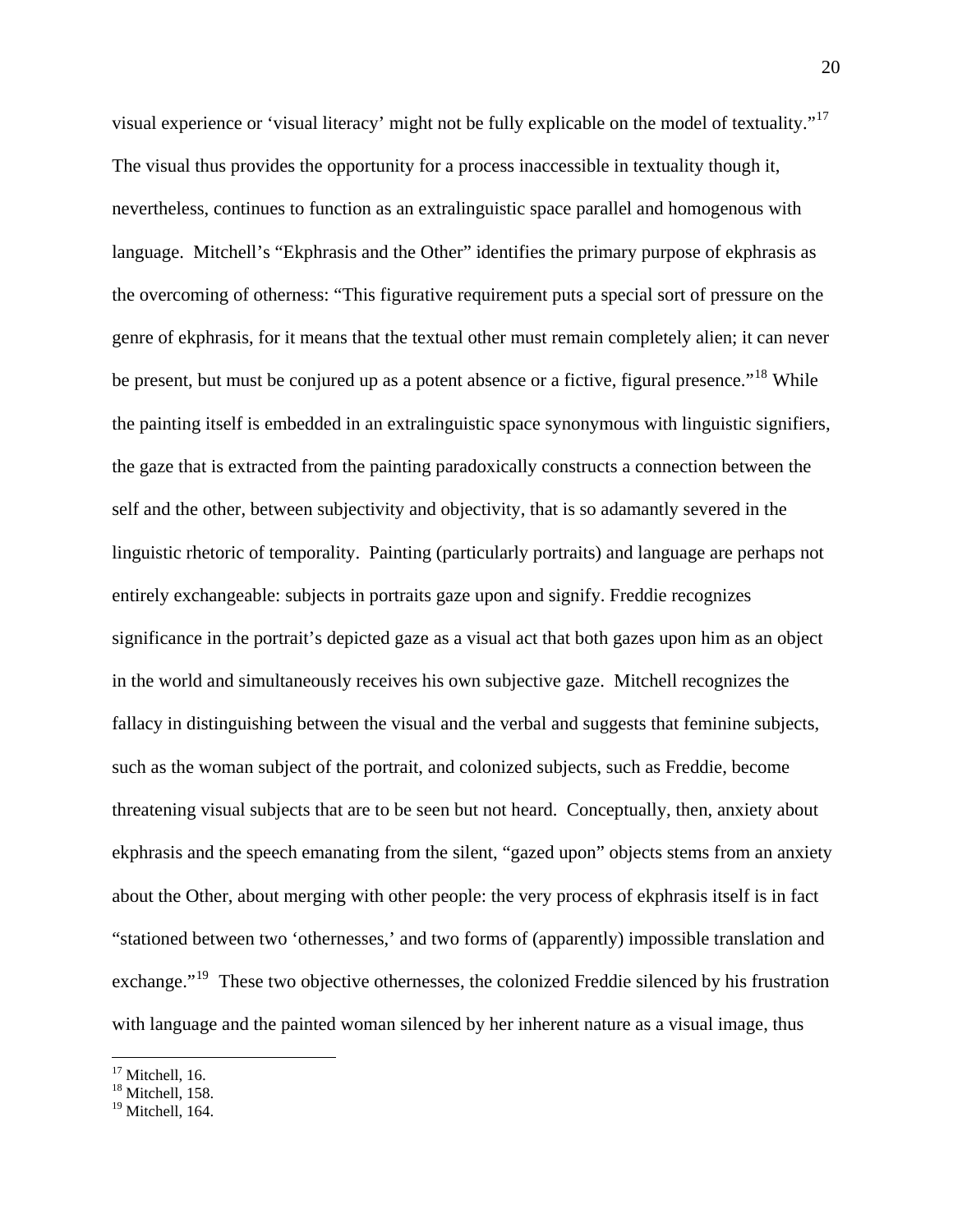partake in this ekphrastic exchange to attempt to write their subjectivities into existence through the mutual gaze. This mutual gaze explicitly and perhaps consciously foregoes any possibility of real unity due to the lifelessness of the painted gaze. For, the gaze in the portrait stems from an inanimate figure. While gazing may seem to bridge the gap between picture-text and living being, the inanimate source suggests a lifeless and futile attempt at unity quite like the failure of unity through the verbal medium. The paintings and portrait themselves are merely hypothesized linguistically in the narrative and thus intrinsically set for failure.

 Paintings and windows function similarly throughout the narrative as occupants of a subliminal state straddling inside and outside, and the window for Freddie suggests a progression towards, though not a finite point for, capturing a presence of self. Windows speak to the problems of paintings, framed in a similar delineated fashion in which outside is distinguished from the inside. Thus the frame of both the painting and of the window marks an interior space constructed by the frame and a negative space constituting all that is not enclosed within the boundary of the frame. The window, however, also produces a second fluid space that is created by the permeable window: both the interior of the edifice (containing the window) and the exterior of that edifice. These less stable fluid interior and exterior spaces perpetually permeate one another through the light of the transparent window, revealing the very artificial nature in which the edifice attempts to distinguish an inside from an outside. To address the architectural positioning of glass in buildings, Jacques Derrida channels Walter Benjamin's 1933 essay, *Erfahrung und Armut* (*Experience and Poverty*), which allots architecture and the rise of modernity as a marker of conflicting historical social relations: "It is not for nothing that glass is such a hard and smooth material upon which nothing attaches itself. Also a cold and concise material. Things made of glass have no 'aura'."<sup>[20](#page-21-0)</sup> The window's glass constitutes a space in

<span id="page-21-0"></span><sup>20</sup> Walter Benjamin, *Erfahrung und Armut* (*Experience and Poverty*), 1933, as quoted by Jacques Derrida "Letter to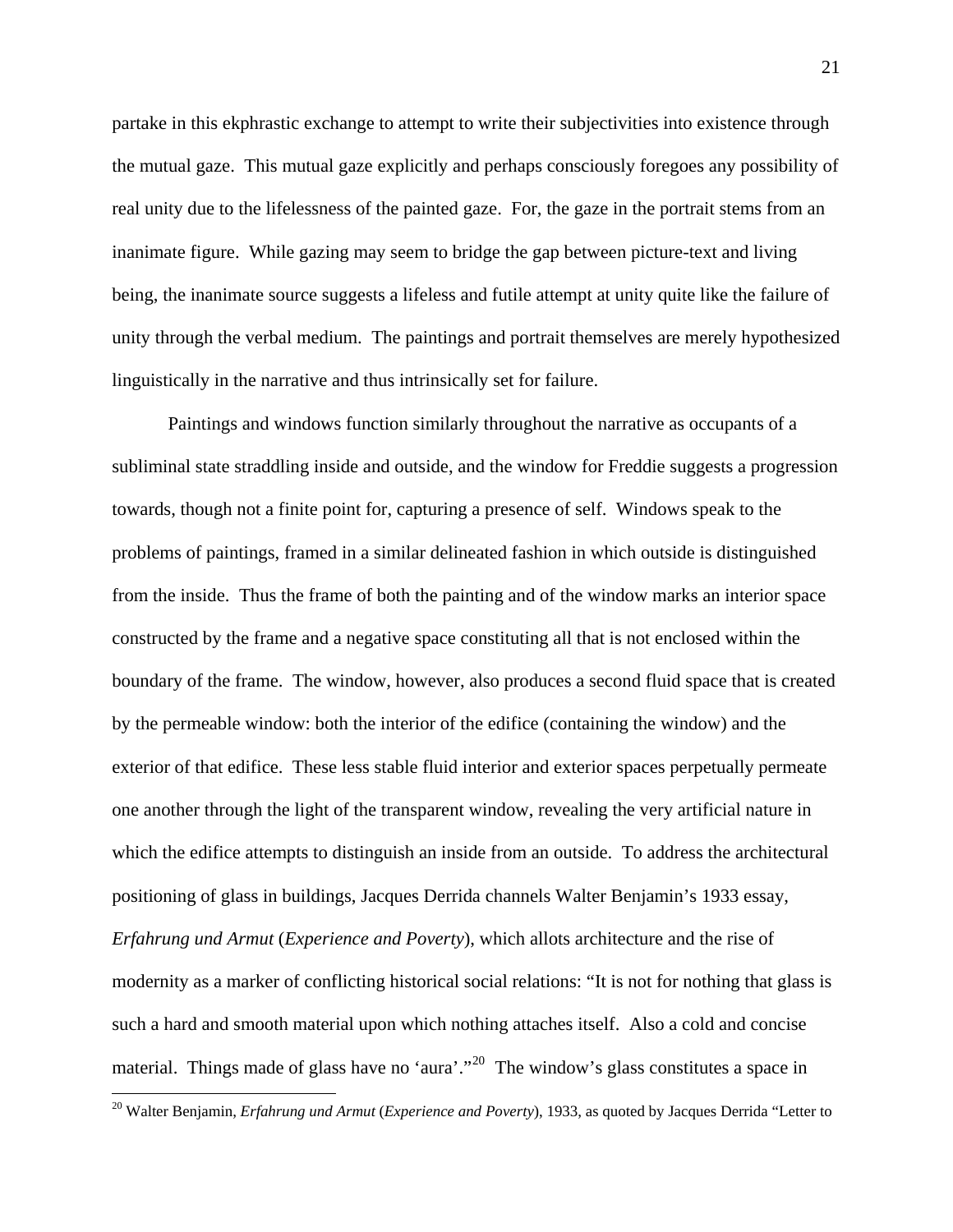which no "thing" is stable or attached, in which meaning is never fixed onto the surface since, intrinsically, the images and thus signification beyond both sides of the transparent window distort and evolve the vision depicted in the glass surface. The window's glass is thus a space devoid of fixed signification, thereby mirroring the perpetual evolution and transformation in its own constitution as signifier of Freddie's (un)signifying, (de)framed self in the window. Thus the window, though it frames a space quite like a painting frames a picture, is itself a piece of a building that is both inside and outside of the building, both integral to and detachable from the greater structure of the edifice frame. Derrida's *Truth in Painting* further coincides with this interrogation regarding the window's positioning inside (or outside) of buildings: "And does a window form part of the inside of a building or not?"<sup>[21](#page-22-0)</sup> Windows occupy a position in the narrative situated between the inside and outside worlds, occupying the liminal space through which light passes both inwards and outwards. When he first returns to the old Irish house that was once his home, Freddie claims:

It seemed to me the garden was watching me, in its stealthy, tightlipped way, or that it was at least somehow aware of me, framed here in the window, wringing my hands, a stricken starer-out – how many other such there must have been, down the years! – with the room's weightless dark pressing at my back (54).

Similar to his ekphrastic writing of life onto the lady in the portrait, Freddie personifies the exterior garden in his narrative as watching him, acknowledging his presence and a seemingly fixed, genuine self. The gaze of the living garden progresses further away from the painted gaze towards animate existence, but it nevertheless falls short of a human presence. Kersti Tarien Powell notes in "The Lighted Windows: Place in John Banville's Novels" that windows frame the outside world, allowing it to be contained. Framing, she further suggests, is an integral part

Peter Eisenman," *Art and its Significance: An Anthology of Aesthetic Theory: Third Edition*, Stephen David Ross, Ed. (Albany: State University of New York Press, 1994) 432.

<span id="page-22-0"></span> $21$  Derrida, as quoted in Ross, 413.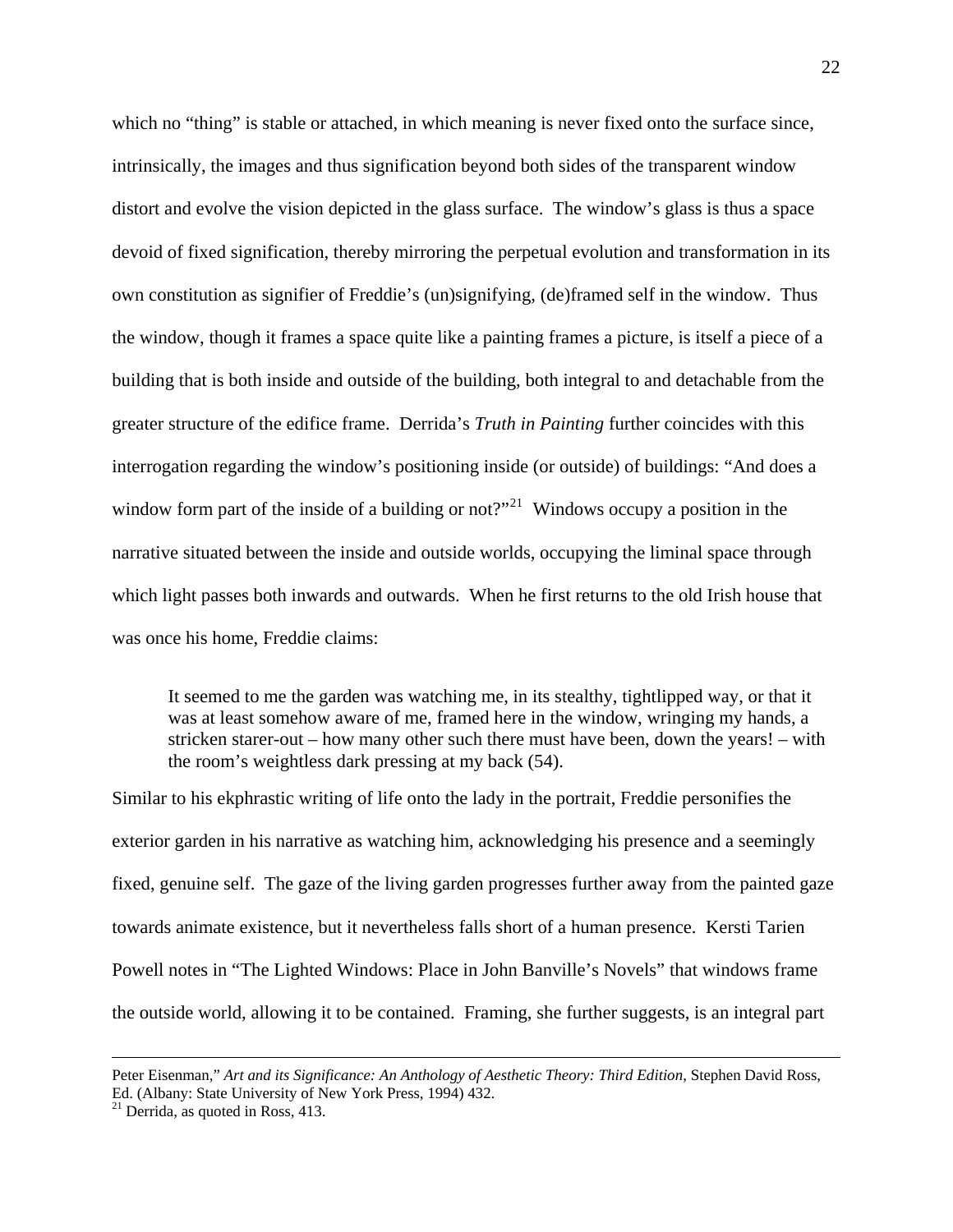of the formation of self-identity.<sup>[22](#page-23-0)</sup> Freddie is not constricted by the mere containment of the outside world: sitting at the threshold between inside and outside, he recognizes his own framed containment by that very same outside world being simultaneously framed and gazed upon. Freddie's desired self is "painted" in the window, a space in which he is both subject and object and thus, dialectically, unified in his disunity. Windows, like paintings, seemingly demarcate a presence against the absence beyond the frame. The window frames Freddie's body in contradistinction to the outside world. Nevertheless, the interior "weightless dark" of the room simultaneously presses at his back. "Windows," according to Powell, "constitute a threshold between the outside world and the interior space, connecting the two and allowing the perceiving agent to frame the world. …Spatial relations extend to encompass the self, that is, place and window essentially function as sites for self-projection."<sup>[23](#page-23-1)</sup> The window becomes the site for Freddie's self-projection. The opposing forces of nature that both "watch" Freddie from the outside while pushing him inwards and, simultaneously, press Freddie from the inside towards that exterior space, collaborate to posit Freddie in the subliminal space of the window that is neither outside nor inside. For while Freddie is fixated in between the landscape of the garden that watches him from the outside and the interior "room's weightless dark pressing at [his] back," he is situated at the threshold of the interior and exterior spaces, in between the gaze of the garden and the gaze of the room. The appropriation of subject and the object is unclear, quite similar to the gaze of and by the painting, as Freddie is both observing and being observed. Binaries collapse as Freddie is situated at the interface of subjectivity and objectivity, of inside and outside, of the "natural" world or the exterior garden, which is constructed and built

<span id="page-23-0"></span><sup>22</sup> Kersti Tarien Powell, "The Lighted Windows: Place in John Banville's Novels," *Irish University Review: A Journal of Irish Studies, Special Issue: John Banville*, Vol. 36, No. 1, Anne Fogarty, ed. (Dublin: Spring-Summer 2006) 44.

<span id="page-23-1"></span> $\frac{23}{23}$  Powell, 39.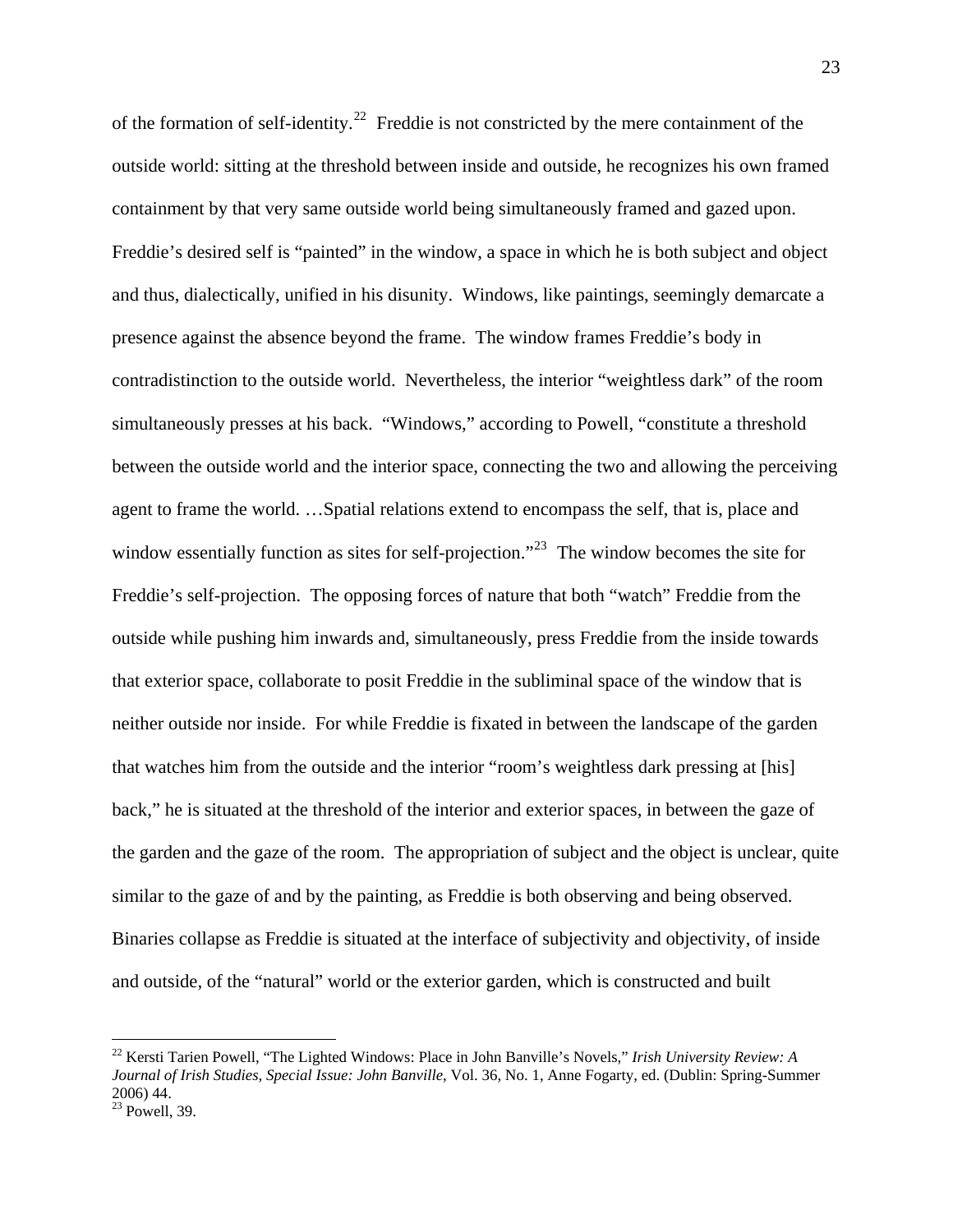similarly to the house, and the intimate, domesticated and "natural" world of the constructed room. McMinn suggests that Freddie, in his ekphrastic desire to bring the painting to life through his imposed narration of the woman's life, demonstrates "confusion between the natural and the artificial, and the loss of certainty about the real difference."<sup>[24](#page-24-0)</sup> Like the gaze between Freddie and the woman in which each self potentially emerges from recognition of the other, the binary between the inside and the outside collapses at the threshold of the window: the natural is no longer distinguishable from artifice. Even in the framing of the windows, Freddie continues to be gazed upon by inanimate objects, thus deferring and delaying a solution to his split identity.

 Though he tries to unify subjectivity and objectivity variously through temporalised murder and the portrait's apparent claim to meaning, the narrative still demonstrates how signifying systems of both linguistic and imagistic forms necessarily obstruct a fixated state of unity. Departing from the scene of the crime, Freddie claims: "I see myself moving, all right, as if in a crystal bubble, flying soundlessly through a strange, sunlit, glittering landscape" (115). Freddie strives towards this visual state of articulated and adamantly present identity, but the "I" who sees and the self who is seen are fluid and contingent upon one another. They are separated by the temporal disjunction of the self existent in the tangible world and the self articulating that presence after the fact. Freddie's desire for the fixity and identity of a self lies in stark contradiction to the fluidity of meaning behind signifiers, the potential fluidity between binaries such as natural and artifice, and the fluid dependency of the present object "I" and the speaking "I" upon one another. As Freddie sees himself moving, meaning is likewise moving and thus insufficiently unstable. This linguistic process flowing between the subject and object "I"s parallels the dependency of the two other(s): two silenced, colonized other(s) exist in the mutual gaze between the painted woman and Freddie, as well as in the interaction between Freddie and

<span id="page-24-0"></span> $^{24}$  McMinn, 8.

<u>.</u>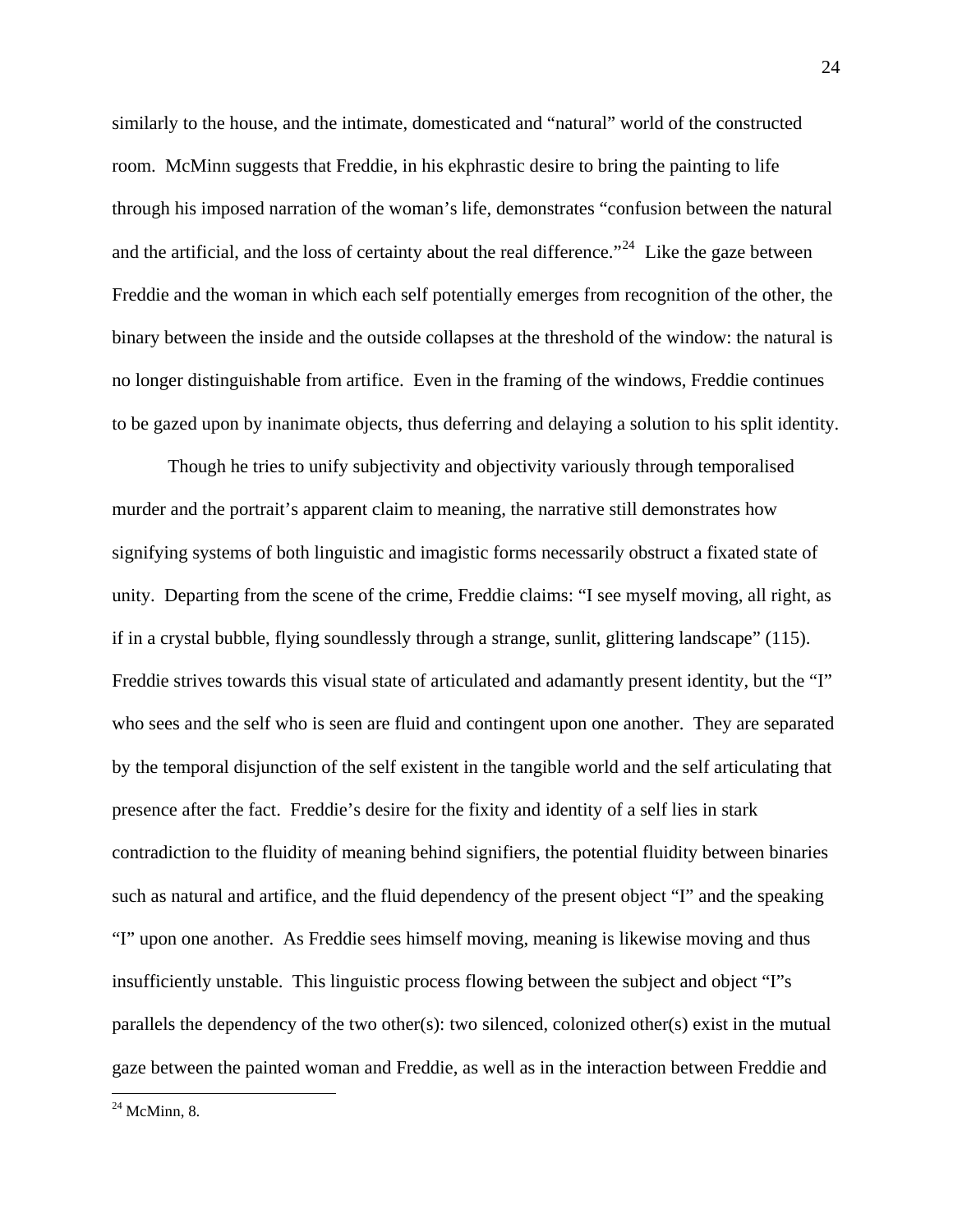the living woman in the murder scene. Simon Gaunt references *The Gift of Death* (*Donner la Mort*), in which Derrida claims that death is a gift, for dying is the only thing that one can do for oneself, and thus the only true moment of pure signification. "For Derrida, the 'gift of death' is that which allows an individual to be truly responsible and therefore that which enables a subject's definition as an individual. …One's death is the only thing one truly owns, the only thing that is truly one's own to give, and it is therefore that which confers individuality on the subject."<sup>[25](#page-25-0)</sup> Derrida's gift of death, nonetheless, is the gift of death given by and of oneself, a moment of self-sacrifice in which one's individuality is concretized in that particular moment or instance of dying. This is the absolute moment for Derrida of pure signification: self-sacrifice is a mode of interpreting that self, as that moment of death posits an endpoint and hence a fixated mode of signification for the life that is being terminated. The gift of death, in this moment of self-sacrifice, is both given and received by the same body, and thus the union between the "I" that sees and the "I" that is seen is no longer deferred. Yet it is only in this moment that unity occurs: Freddie's desperate need for subjectivity is distorted by his misreading of the potentiality for murder to acquire permanent unity of exterior and interior self.

After the murder, he still "see(s) himself moving," a self that cannot be absolutely conveyed through language, portraits, or murder. Freddie's desire for subjectivity and stability is as futile as acquiring a fixed meaning from pictorial signifiers which, ultimately, still function in the same linguistic processes that cause Freddie to repeatedly claim, "None of this means anything" (108). Rather than finding solitude and complacency after committing the murder of the Other, he continues on a wandering journey without an endpoint or an absolute moment of signification: "I did not know where I was going, I mean I was not going anywhere, just driving"

<span id="page-25-0"></span><sup>25</sup> Jacques Derrida, *The Gift of Death*, as quoted in Simon Gaunt, "Love's Martyrdom and the Ethical Subject," *Love and Death in Medieval Death and Occitan Courtly Literature: Martyrs to Love* (Oxford University Press: 2006) 25.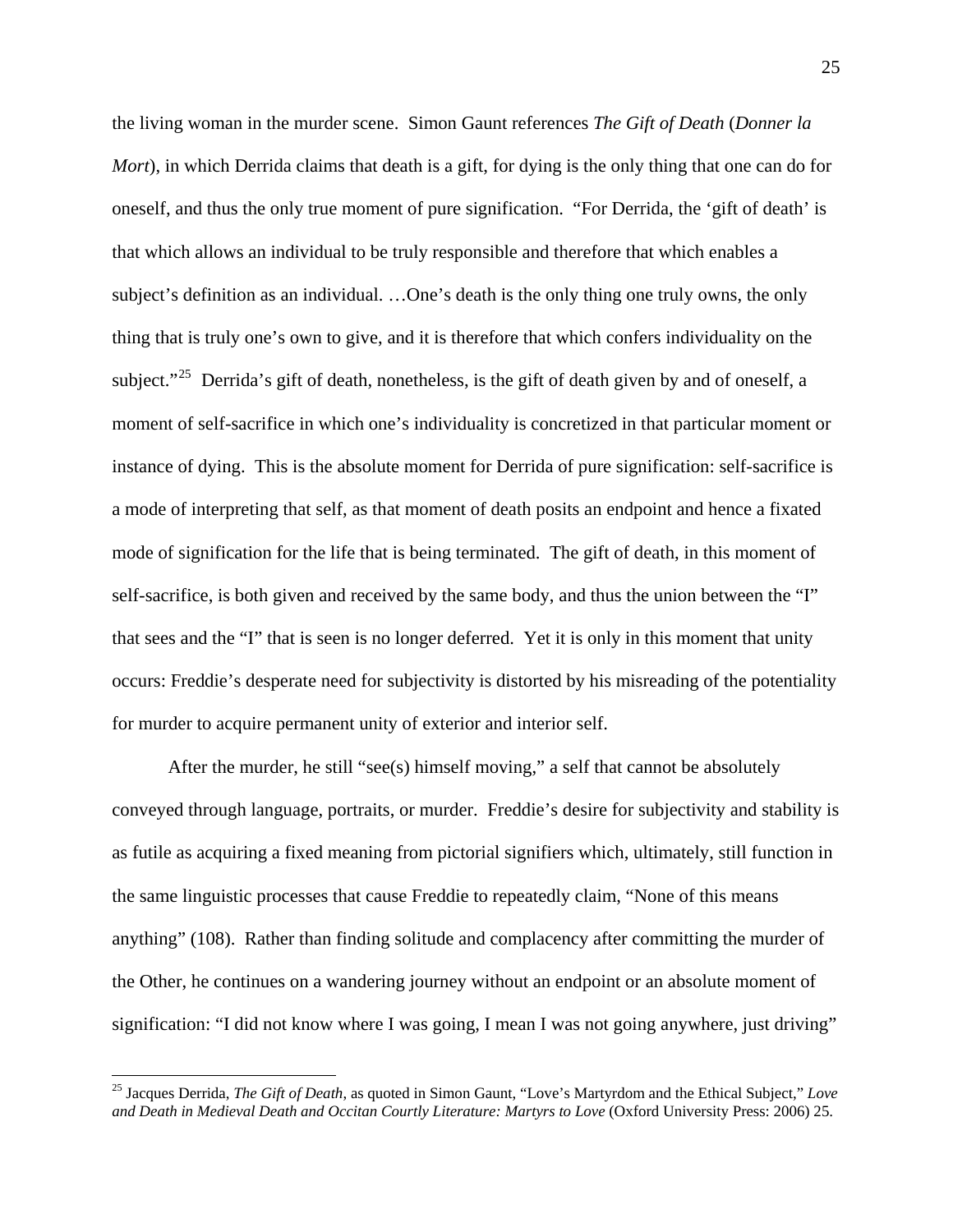(116). The narrative of mobility and movement depicts and emphasizes the linguistic separation between the subjective and objective "I" in his recounting of his departure from the crime scene. Nor does the painting which previously held so much significance sustain its significance beyond the performance of murder. The portrait is discarded alongside its failed attempt to reveal an inner truth or meaning to Freddie. Rather than feeling remorse or any other mark bearing a presence in the world around him, Freddie resorts to the postmodern lament of the crisis of an estranged self: "I can't remember feeling anything, except that sense of strangeness, of being in a place I knew but did not recognize. …Then I lifted out the picture and walked it to where there was a sagging barbed-wire fence and a ditch with a trickle of water at the bottom, and there I dumped it"  $(119)$ .

 Freddie's radical reevaluation of the merit of the portrait, and symbolically, of the merit of pictorial signifiers, marks a crucial moment of the narrative in which he retrospectively challenges and undermines the previous construal of linguistic and visual signifiers as fundamentally disparate modes of conveying meaning. Despite the perpetual defaming of language as meaningless in the narrative, Freddie's consciously inauthentic, mocking narrative plays with the conventions of confession in a multitude of ways such as by invoking Freudianinspired memories of his parents and by conveying, as the "unreliable narrator," stereotypical postmodern tropes of identity crises. Jennifer M. Jeffers writes, "Freddie, the selfish, pompous, and sophisticated world traveler turned drifter, should not fool the reader… Freddie does not lack knowledge… what Freddie lacks is an ability to operate on a plane of organization—his statement that he cannot 'speak of an individual with any show of certainty (17)' has to do with his behavior rather than with knowledge."<sup>[26](#page-26-0)</sup> This manipulation of language to construct an

<span id="page-26-0"></span><sup>26</sup> Jennifer M. Jeffers, "Discourse and the Body: Velocity and Power," *The Irish Novel at the End of the Twentieth Century: Gender, Bodies, and Power* (New York, Palgrave: 2002) 143.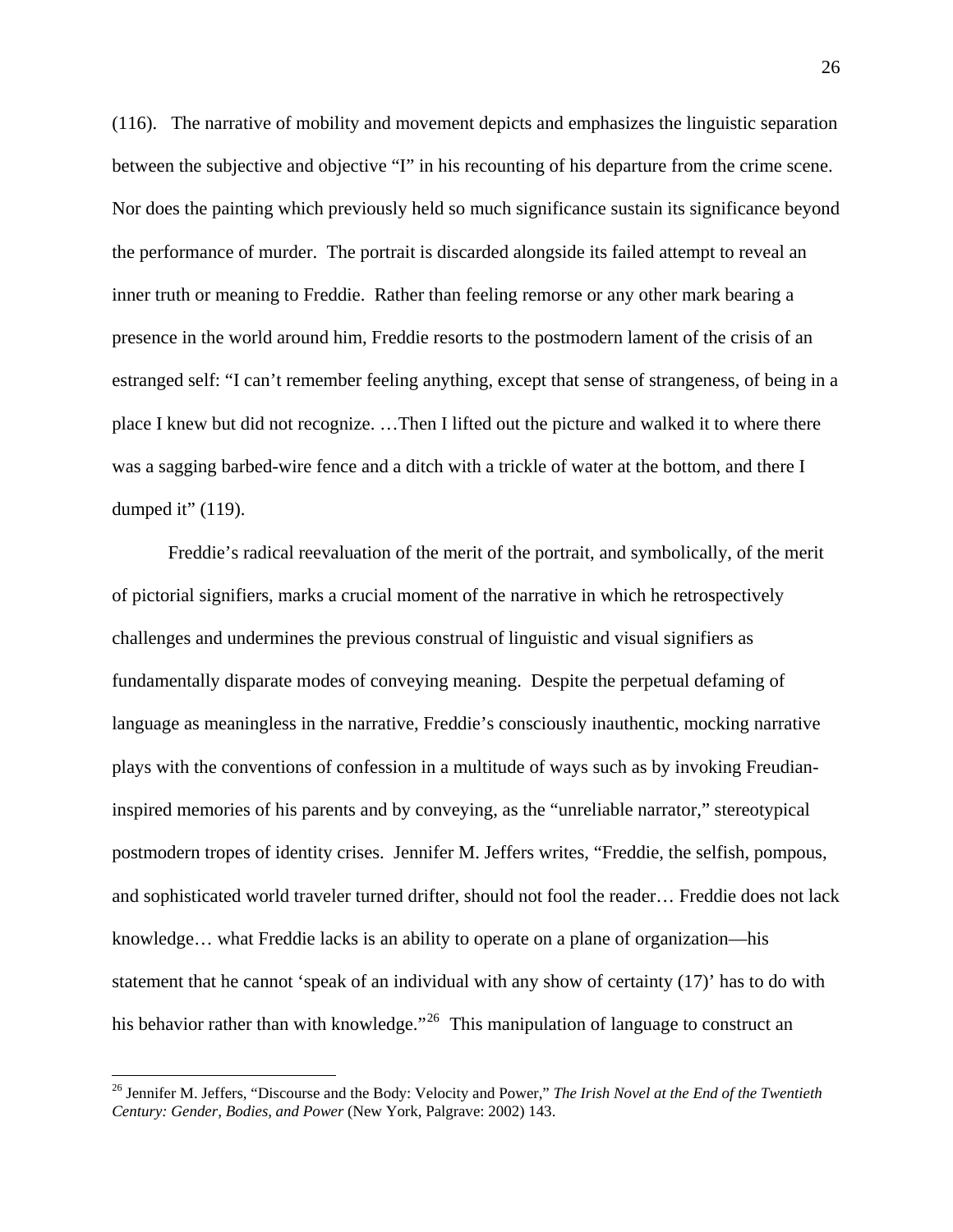inauthentic narrative, a confession that admits to lacking a concretized motive or explanation for the "causeless" events strung together to constitute the evidence that is his narrative, perhaps prefaces his similar play with ekphrasis and paintings in the novel as an attempt to acquire a stability of self and identity that is seemingly unattainable outside of death.

 If Mitchell's theory holds, namely that paintings and language are identical modes of signification that merely function through different media, and if Freddie's narrative performs a manipulation of linguistic (and pictorial) tropes and signifiers to mimic and thereby use language to undermine its own shortcomings of rendering meaning and stability, Freddie nevertheless continues to locate what Jeffers calls this "plane of organization" to convey his "knowledge" that it is impossible to fully know, or at least convey, meaning and identity in pictorial or linguistic signifiers. Jeffers continues, "Freddie cannot exist on the plane of rational organization and sensible action—Freddie flies apart, stutters, breaks down, and begins again with an erratic velocity. If he could operate in a rational way or could have operated in a sensible manner according to common sense and tradition, then we would not have a book of confessional evidence" (143). Such a disjointed narrative that perpetually enfolds upon itself, often resolving to anachronistic disparagement and disorderly syntax, emphasizes this frustration with language and in general with unsuccessful signification media. For instance, while speaking of his parents, the narrative interrupts its own utterance: "His hands. The rapid beat of his breathing. His – Enough. I was speaking of my mother" (48). The interrupted and entangled construction of the narrative utilizes language to depict syntactically Freddie's own entangled and inherently in question filial origin. The confession perpetually struggles to map his identity in the narrative linguistically and pictorially on a "plane of rational organization." Revisiting windows, these subliminal spaces occupying neither the inside nor outside permit Freddie's "inevitable" flux and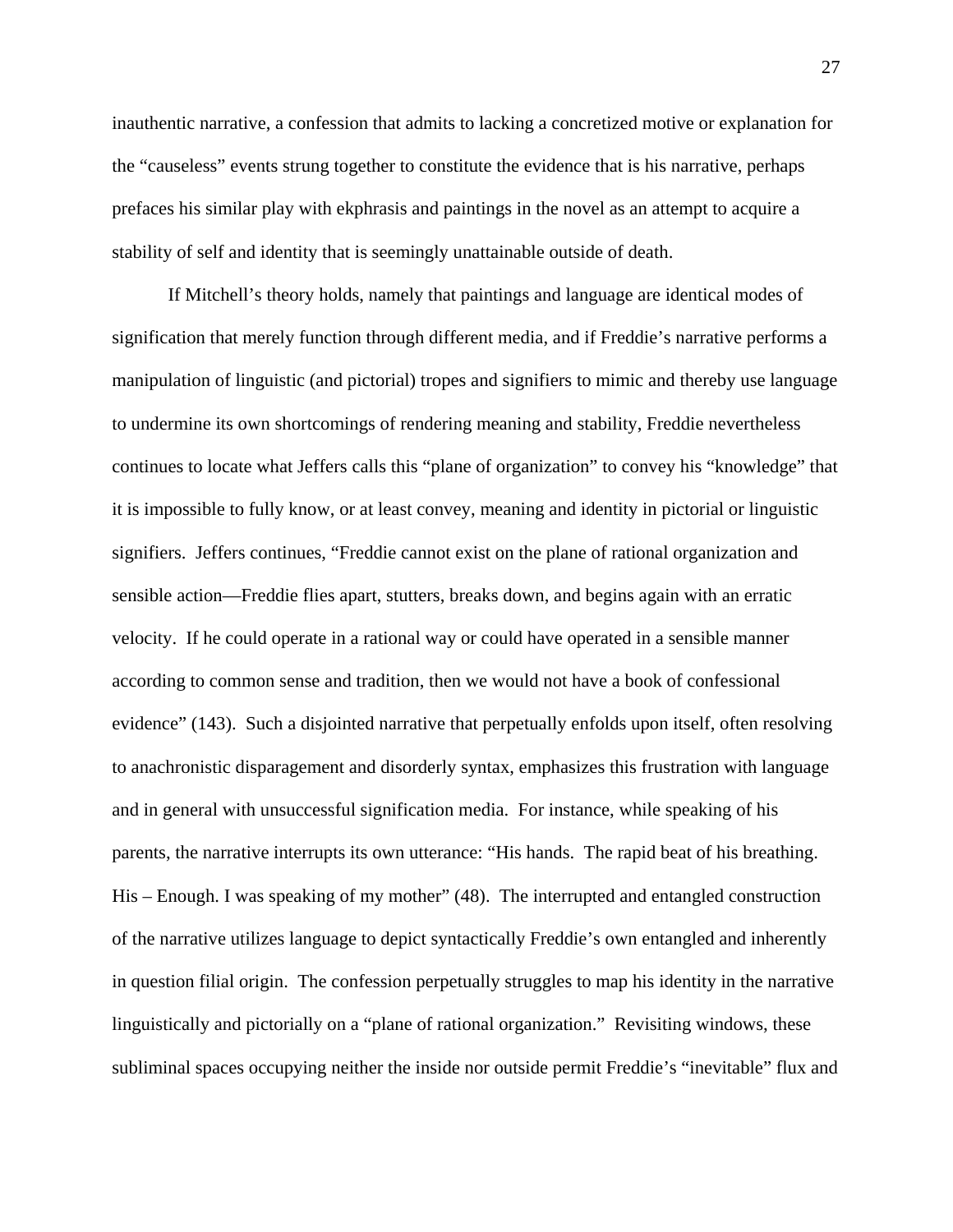oscillation between an origin and a destination, between subjectivity and objectivity, never quite placated in either moment. Windows, nevertheless, repeatedly and discretely provide Freddie with a subliminal space in which self is both the observer and the observed at the interface of the exterior "garden" space and the interior "house" space. Windows in the narrative occupy a space that is not a space, thereby embodying a plane that cannot be contained or organized through a rational severance of subjectivity and objectivity. Windows often project Freddie as neither here nor there, neither fully subject nor fully object. While exploring his childhood house that is unrecognizable as a home, Freddie acknowledges his own physicality on account of the shattered window, which literalizes the broken boundary between the house and the garden: "In the drawing-room the carpet had been taken up, and a pane of glass in one of the windows was broken, and there was glass on the floor. I noticed I had no shoes on. I opened the garden door and stepped outside in my socks." (57). Freddie transgresses the boundary between the space of the enclosed house and the "outside" space of the garden, relying upon his own gaze, rather than a secondary gaze, to articulate his presence in the narrative: "I noticed I had no shoes on." The shattered glass functions as the disordered plane through which Freddie perceives the world and his own identity. The window marks the space in which Freddie is both outside and inside himself: an "I" that is viewed and an "I" that views. The window is, therefore, yet another signifier like language and paintings, but it is inherently and unashamedly a threshold space that is a fluid, uncontainable space, itself framed by its tangential interior and exterior worlds. Freddie muses in another window scene, "The low window and the sagging bed gave me a vertiginous sense of disproportion, I seemed too tall, my feet too big. I sat on the side of the bed. A faint radiance lingered in the window. If I leaned down sideways I could see a crooked chimney pot and a silhouette of trees" (90). The window here literally distorts Freddie's own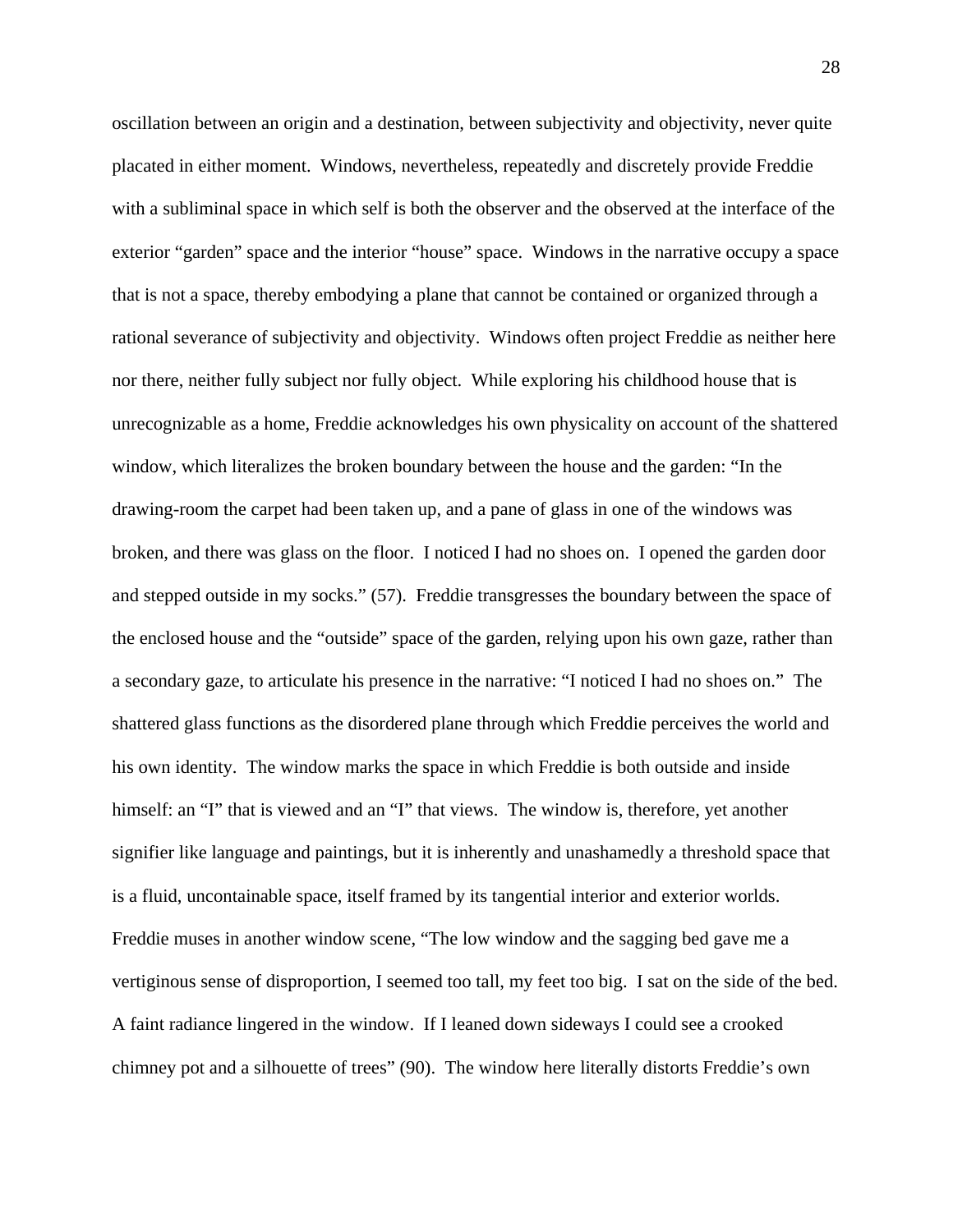sense of physical presence as a disproportionate, skewed corporeal form, thereby framing Freddie's objectivity in the room as inflated. Yet it also serves as a plane for peering out into the world upon the crooked chimney and silhouette of trees.

 Window and painting signifiers often contend with one another for Freddie's attention even following Freddie's climactic discarding of the failed portrait signifier. Freddie steps out into the garden without shoes or humanly-created barriers solidifying the boundary between Freddie's framing, encapsulating body and the "natural" world upon which he walks. He soon thereafter regresses to the enclosed space of the house to search for his family's portraits, reentering a space of division and boundaries. Likewise, while recounting the "natural" and animate women in his life near a window, he ultimately returns to his thoughts of the woman in the portrait:

As the hours went on, and stars flared in the little window and then slowly faded again, Anna Behrens merged in my mind with the other women who were in some way in my care – Daphne, of course, and even my mother, even the stable-girl, too – but in the end, when the dawn came, it was that Dutch figure in the picture in the garden room who hovered over the bed and gazed at me, sceptical, inquisitive and calm. I got up and dressed, and sat on the chair by the window and watched the ashen light of day descend upon the rooftops and seep into the trees. …I wanted to be out, out, being and doing (92).

Freddie desires to "be" and to "do": to simultaneously exist as both the "I" that is seen and the "I" that sees. The window provokes this desire to be unified in both objectivity and subjectivity, thereby dissipating the boundary that governs the structure of the window. The figure in the painting, nevertheless, offers an illusory pathway for a fixed objectivity as "me" and presence in contrast to the window, whose reciprocal positioning between two points offers a fluid interchange of gazes between the "I" and the "me." The two signifiers contend for the primary space of self-expression and meaning yet again when Freddie's female acquaintance is painted for a portrait: "She cannot understand this notion he has got into his head: he wants to have her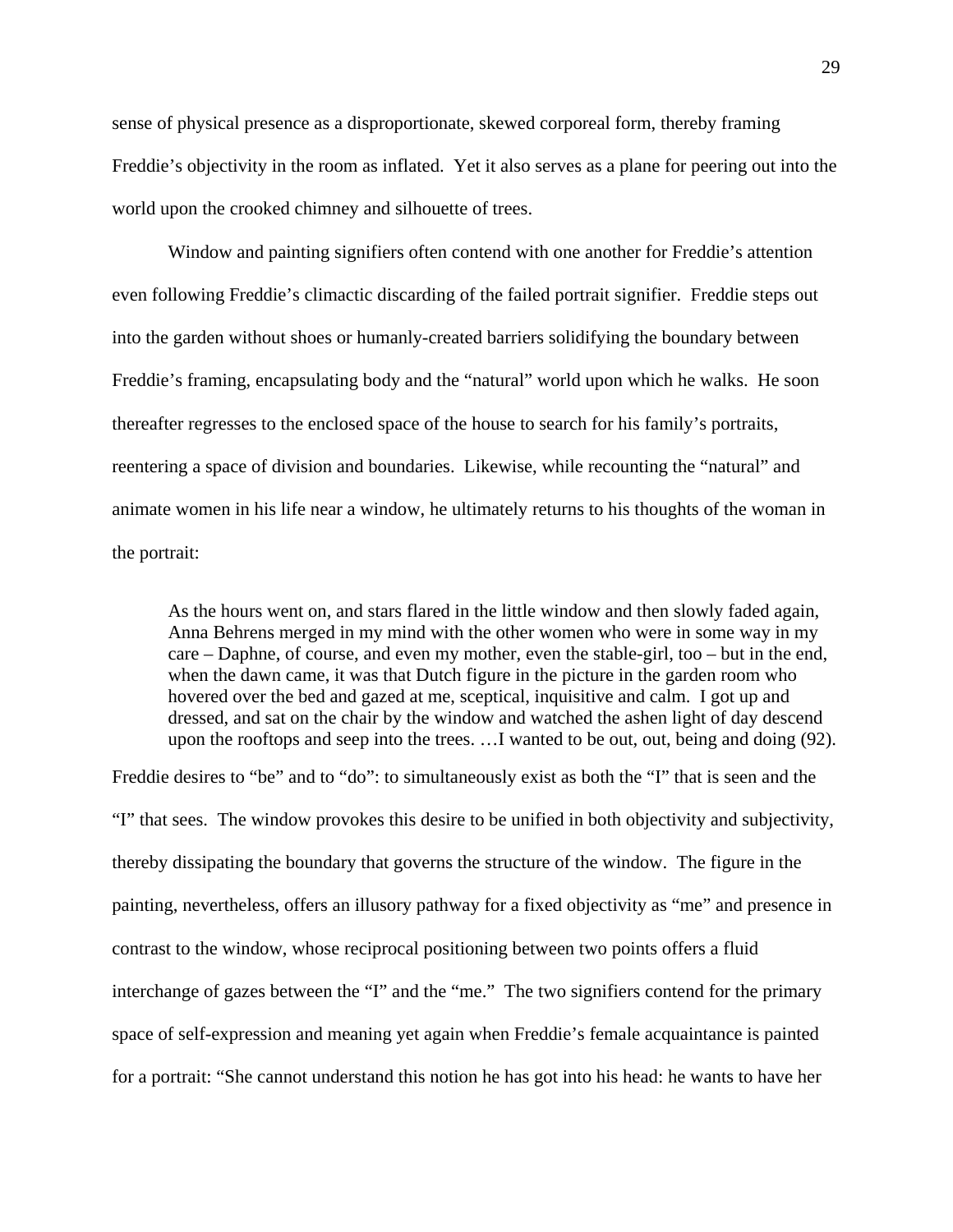portrait painted. …No one has ever looked at her like this before. So this is what it is to be known! It is almost indecent. First he puts her standing by the window, but it does not suit, the light is wrong, he says" (106-107). The portrait is constructed as the medium in which the object is "known," "looked at," and fixated, whereas the window contradicts this ability to "see" the subject fully and clearly with its unclear, improper light. The mobile light permeating the window's medium prefaces the framing of a postmodern identity that, similarly, cannot be contained or fixated. Such fixation and revelation of identity ultimately uncovers itself to Freddie as potentially being the deepest threat of all during the moments of his trial and interrogation of his crime: "An appalling silence descends, it stretches on and on, until at last my sleeping self makes a bolt for it and I start awake, aghast and sweating. What is peculiarly awful in all this is not the prospect of being dragged before the courts and put in jail for a crime I am not even sure I have committed, but the simple, terrible fact of having been found out" (124). To "be found out" is the now most abhorrent punishment of all: the window of endless deferral and instability contrarily provides a medium of unorganized, irrational consciousness and, in a sense, lack of epistemological solidity, a lack of concrete and alleged confidence in Freddie's own presence that he previously construes as articulated through the portrait's gaze.

 Freddie unrelentingly then retracts his desire to remain undetected, conversely promulgating a desire to be discovered. When he is ultimately taken into custody for his crime, he projects: "I gave a great gasp of relief, as if I had been holding my breath all this time, and slumped against the window-frame" (186). His body clings to the window-frame, imploring discovery. The transition from evading to embracing detection occurs during his moments of reflection upon binaries and boundaries demarcating spaces as inside and outside rather than as endless continuums. Freddie (re)cognizes the world as unfixed: "Terrible, yes, but exciting too.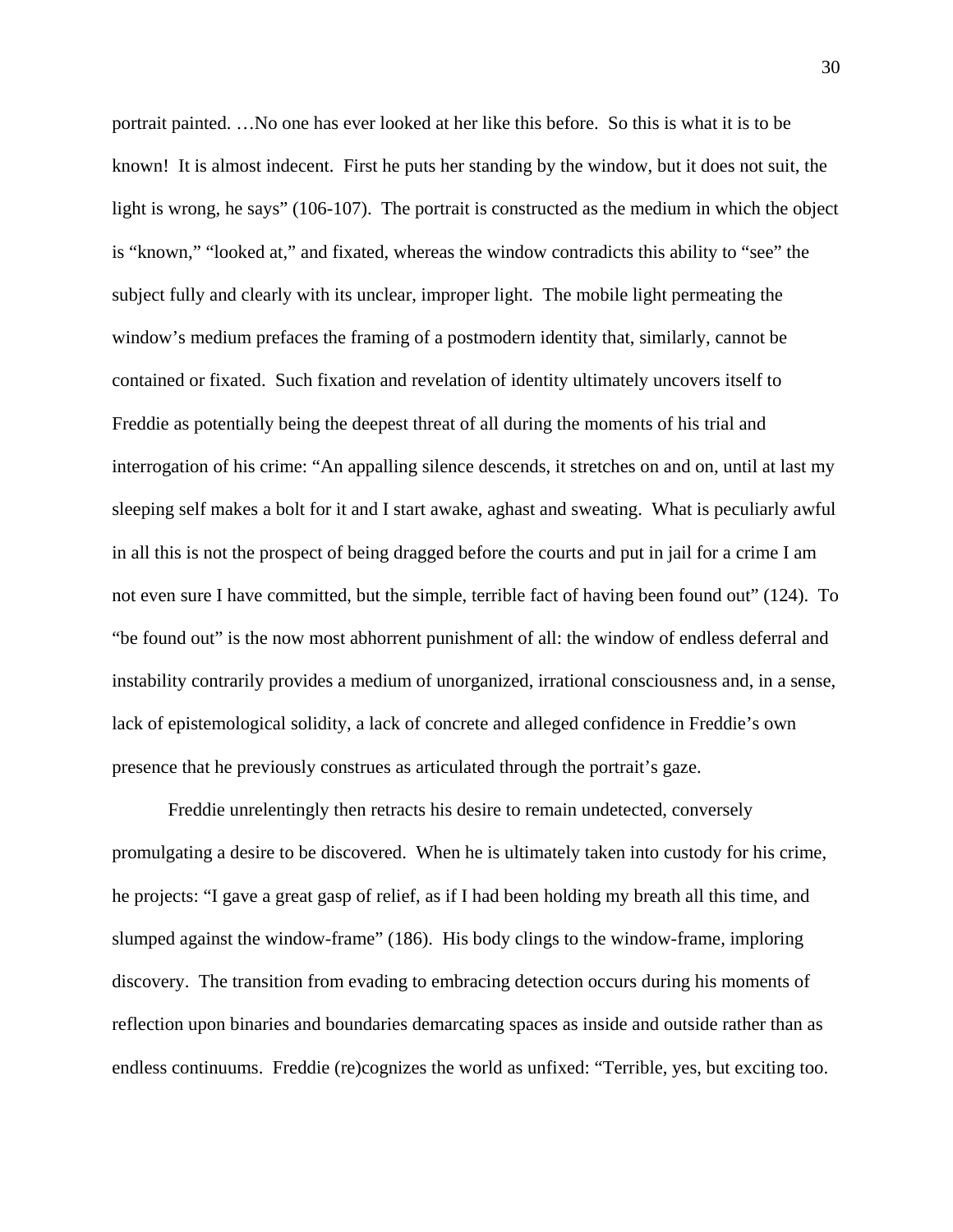Never had the world appeared so unstable, or my place in it so thrillingly precarious. I had a raw, lascivious awareness of myself, a big warm damp thing parceled up in someone else's clothes" (161). The world becomes unstable in this more desirable state: Freddie, in this framework (or lack of frame), is neither here nor there as he is both "out of place" (160) and yet completely in unity with the beings around him: "What I felt was, how shall I say, a kind of brotherly regard, a strong, sustaining, almost cheerful sense of oneness with him" (165). Freddie recognizes himself in various people's selves within a crowd, thus further articulating a self that is both ubiquitous and, simultaneously, absent in its inability to be marked or contained. Such a self is thus constructed in a dialectic process that incorporates the outside into the inside, thereby inherently deconstructing the boundary within the binary itself. The murder literalizes this attempt at unity and, at the same time, disunity of identity. For upon reflection in his cell, Freddie muses, "I seem to have taken on a new weight and density. …I am living for two" (216). The incorporation of the outside into the interior fascinates Freddie during the final pages of his confession. He muses upon plants' extrapolation of exterior, nourishing light from the window to their own bodies and thereafter returning the nourishment to the air in a dialectical synthesis of the inside and the outside similar to his own dialectical self at the window: "It is spring. Even in here we feel it, the quickening in the air. I have some plants in my window. I like to watch them, feeding on the light" (219). The subliminal space of the window, for both Freddie and the plants, permits an endless deferral and evolution of meaning in a dialectic reverberation between the outside and the inside. Likewise, Freddie understands that to know is, simply put, comprehension that knowledge cannot be contained since meaning is always unfixed at the transparent "window" signifier: "How could mere facts compare with the amazing knowledge that had flared out at me as I stood and stared at the painting lying on its edge in the ditch where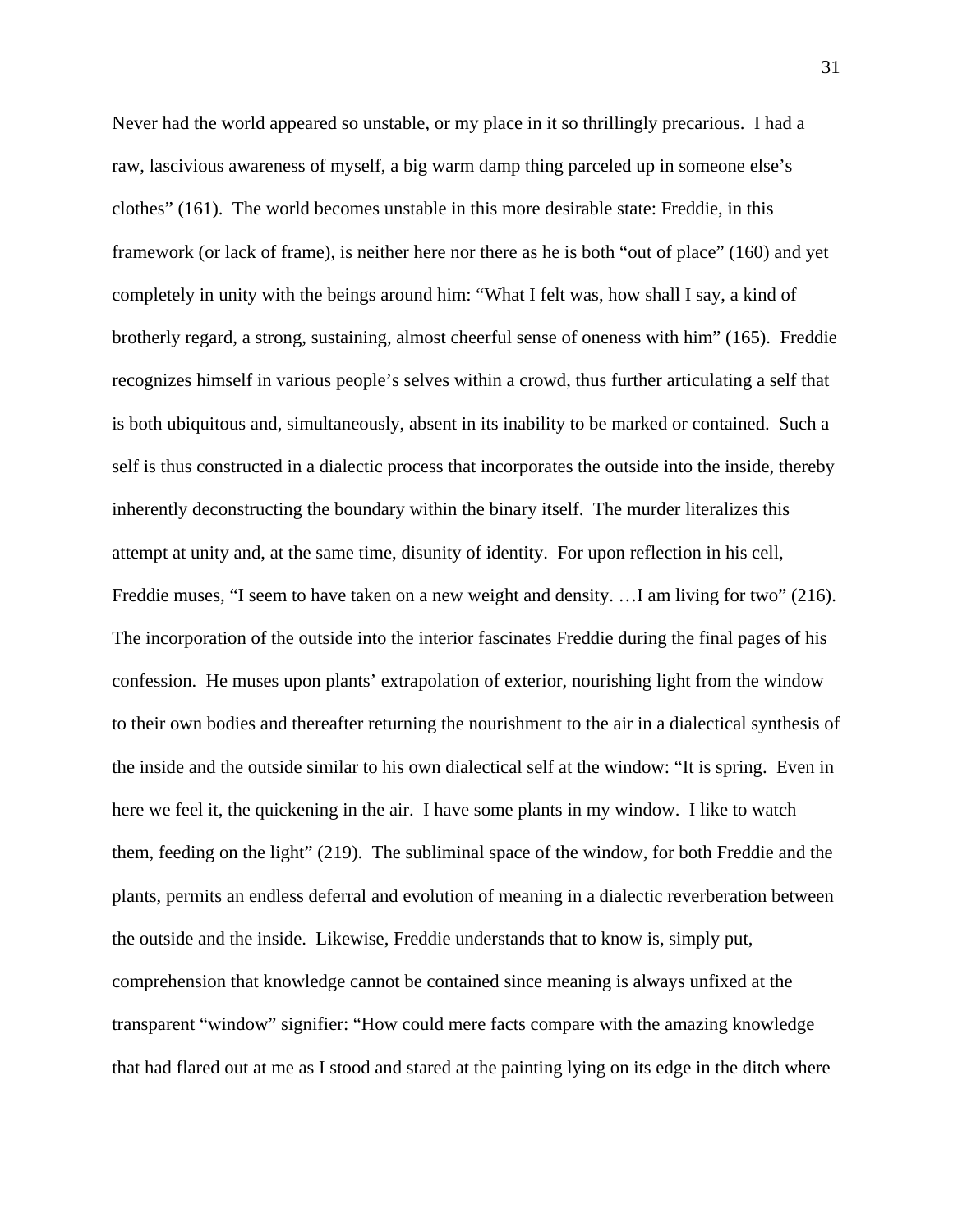I dropped it that last time? That knowledge, that knowingness. I could not have lived with" (214-215). The painting signifier emblemizes denoted knowledge, while the fluid window space suggests the inability for total and stabilized knowledge.

 Freddie's confession, in its disjointed and anachronistic narrative form, literalizes the linguistic plane of chaos and irrationality in which an absolute truth and knowledge is both unattainable and uncontainable. Yet while both pictorial and linguistic signifiers fail to serve Freddie in conveying absolute truth or meaning behind the signification system, they nevertheless provide access to the penultimate revelation of his own dialectical self that incorporates the outside with the inside. This dialectic construction of identity and meaning blurs the distinction between such linguistically and pictorially inside-outside spaces at the permeable window-medium, thus creating an indefinite gaze that perpetually turns upon itself. In this plane of irrational (dis)organization, the very authenticity of the confession is itself challenged by one of Freddie's interrogators in the final lines of the narrative: "Come on, Freddie, he said, how much of it is true? It was the first time he had called me by my name. True, Inspector? I said. All of it. None of it. Only the shame" (220). Freddie's narrative obliterates the enclosure of speech through quotation marks, augmenting the dramatic effect of an inauthentic narrative and of a collapsing wall distinguishing Freddie's presence from his interrogator's presence. Freddie's own name has become abstracted and foreign, uncomfortably imposed upon him as a repressive signifier. He has thus, towards the end of the narrative, become rather detached from closure and signification, preferring to close his confession with the fluctuation of meaning that is both true and false. That is, he evasively answers the interrogative question with an affirmation of his endlessly absent confession. Henry James once commented on this perpetual and infinite framing of narrative as that which inherently conceals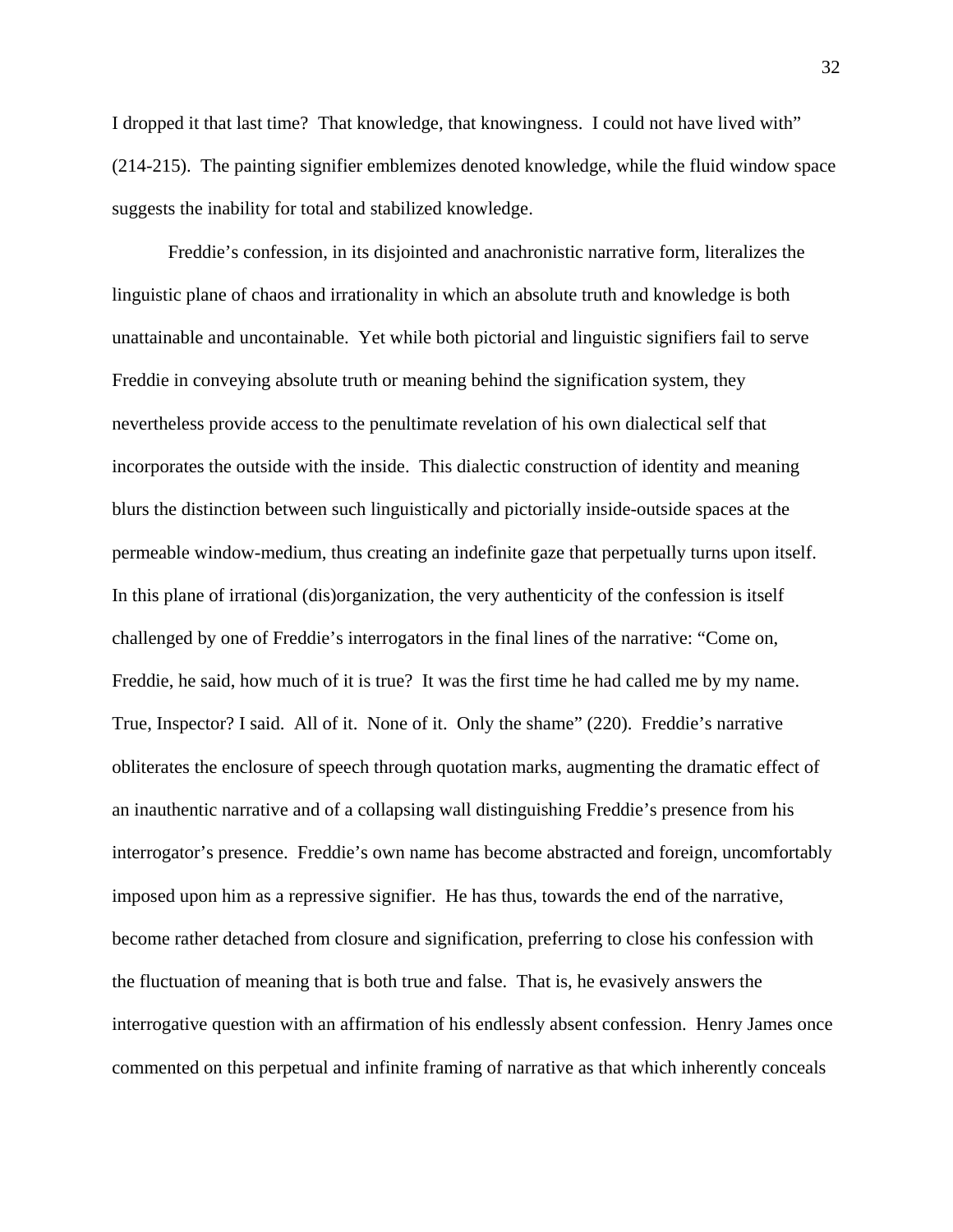the absence of meaning through the constructed presence of a narrative frame: "'The art of seeing 'through' one thing to the next, and to the next, is an art of endless vistas inserted each within the following, guiding the gaze toward a center which, if empty, has as its own substance that of being framed.'"[27](#page-33-0) Freddie abandons his desire to contrive a fixed meaning from language, or even art, in lieu of his "knowledge" of the process by which meaning is framed to conceal the absence of fixed identity, whether through signifying words or through the boundaries of the pictorial borders. The linguistic process employed in the narrative of framing presence to conceal absence mirrors the indirect and dialectic acquiring of self-identity from the Other, from the outside gaze, that articulates a unified sense of self but fails to fully repress the absence of text, meaning, and evidence. The quintessential Irish self, dual victim of both colonization and modernity which enslave and repress through their immobilizing weaponries, is unfixed and unframed in its very nature. The window frame demarcates the lack of demarcation in which Freddie is presently absent, an endlessly deferred signified self that is neither here nor there much as the textual evidence of the narrative is holistically "true" in its fictitious, unverifiable, and uncontainable account.

<span id="page-33-0"></span><sup>27</sup> Henry James, as quoted in "Re-Framing," Carol Shloss, *NOVEL: A Forum on Fiction*, Vol. 19, No. 3 (Spring, 1986) 267-269.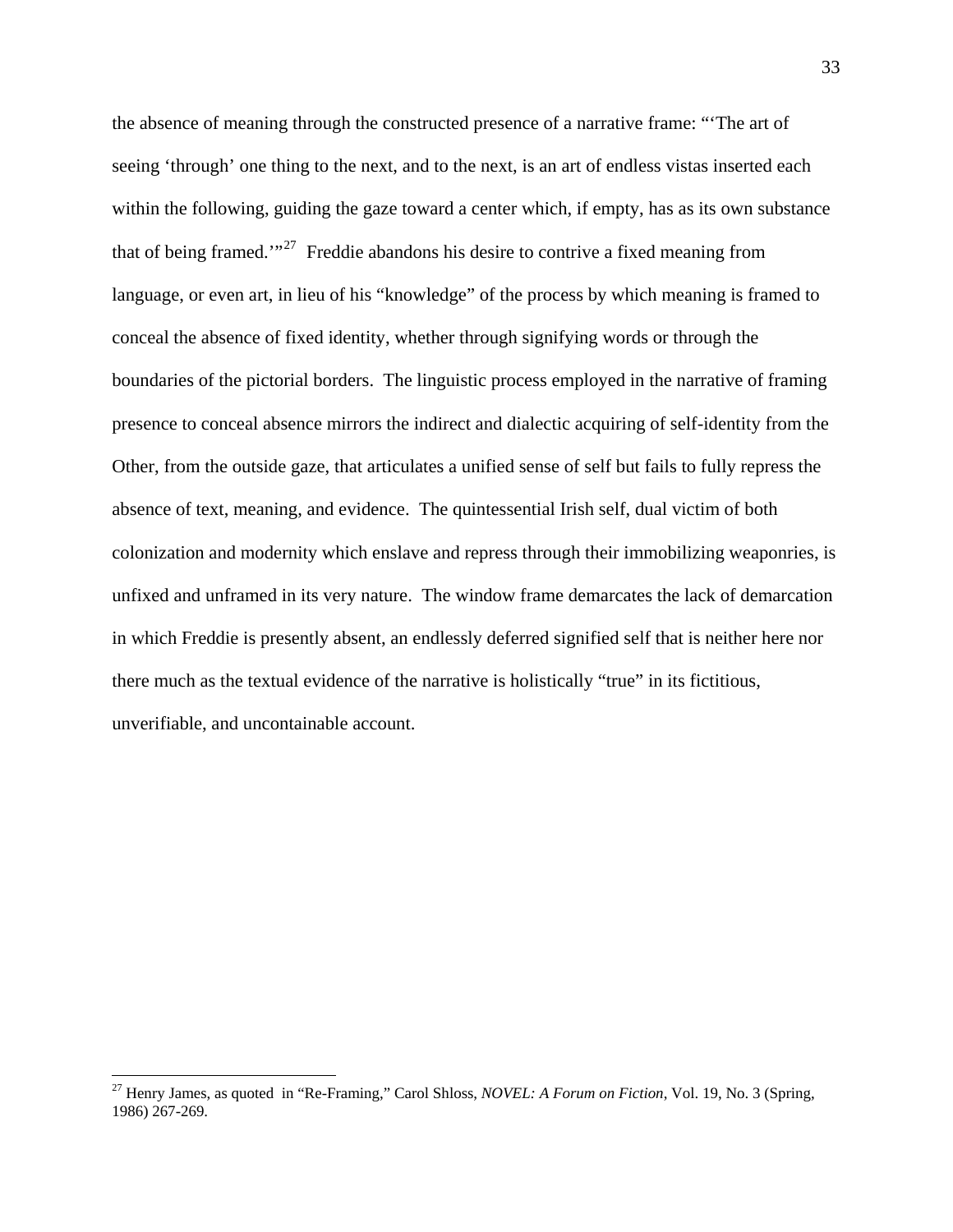## Bibliography

Banville, John. *The Book of Evidence*. Vintage International. New York: 1989.

- Carroll, Clare and Patricia King, ed. *Ireland and Postcolonial Theory*. University of Notre Dame Press. Notre Dame: 2003.
- De Man, Paul. "The Rhetoric of Temporality." *Interpretation Theory and Practice*. Charles S. Singleton, ed. The Johns Hopkins Press. Baltimore: 1969.
- Derrida, Jacques. "Letter to Peter Eisenman." *Art and its Significance: An Anthology of Aesthetic Theory*. Third Edition. Stephen David Ross, ed. State University of New York Press. Albany: 1994.
- Derrida, Jacques. "The Truth in Painting." *Art and its Significance: An Anthology of Aesthetic Theory*. Third Edition. Stephen David Ross, ed. State University of New York Press. Albany: 1994.
- Eagleton, Terry, Frederic Jameson, and Edward W. Said. *Nationalism, Colonialism, and Literature*. University of Minnesota Press. Minneapolis: 1990.
- Easthope, Antony and Kate McGowan, Ed. *A Critical and Cultural Theory Reader*: *Second Edition*. University of Toronto Press. Toronto: 2004.
- Gaunt, Simon. "Love's Martyrdom and the Ethical Subject." *Love and Death in Medieval Death and Occitan Courtly Literature: Martyrs to Love*. Oxford University Press. Oxford: 2006.
- Heffernan, James A. W. "Modern and Postmodern Ekphrasis: Entering the Museum of Art." *Museum of Words: The Poetics of Ekphrasis form Homer to Ashbery*. The University of Chicago Press. Chicago: 1993.

Imhof, Rüdiger. *John Banville: A Critical Introduction*. Wolfhound Press. Dublin: 1989.